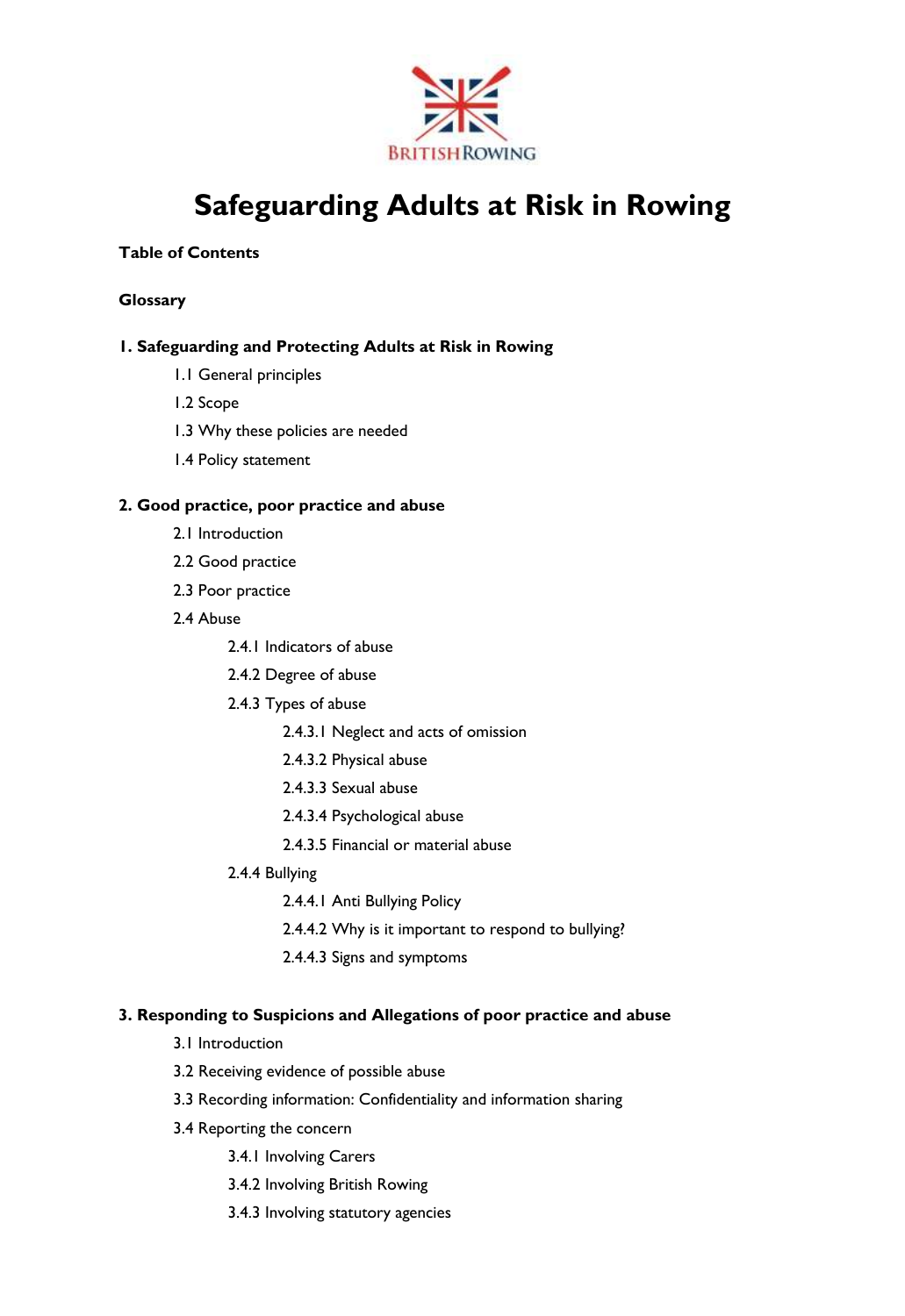## **4. Allegations of previous abuse**

## **5. Safeguarding Adults at Risk in the club**

- 5.1 Club Welfare Officer
- 5.2 Codes of Conduct
- 5.3 Changing rooms
- 5.4 Coaching ratios
- 5.5 Local Safeguarding Adults Boards
- 5.6 Regulated Activity with adults

## **6. Designated persons with responsibility for safeguarding Adults at Risk in rowing**

- 6.1 The Club Welfare Officer
	- 6.1.1 Responsibilities
	- 6.1.2 Role
- 6.2 British Rowing Lead Safeguarding Officer
	- 6.2.1 Responsibilities
	- 6.2.2 Roles
- 6.3 Case Management Group
	- 6.3.1 Responsibilities
	- 6.3.2 Role

# **7. Recruiting and selecting people to work with Adults at Risk in rowing**

- 7.1 Safe Recruitment
- 7.2 Who should have a Criminal Records Check?

# **8. Awareness and training**

- 8.1 Recommended minimum levels of awareness and training
- 8.2 Training

# **9. Complaints and disciplinary procedures**

# **10. Implementation and monitoring procedures**

**11. Guidance documents** 

Page  $\boldsymbol{\sim}$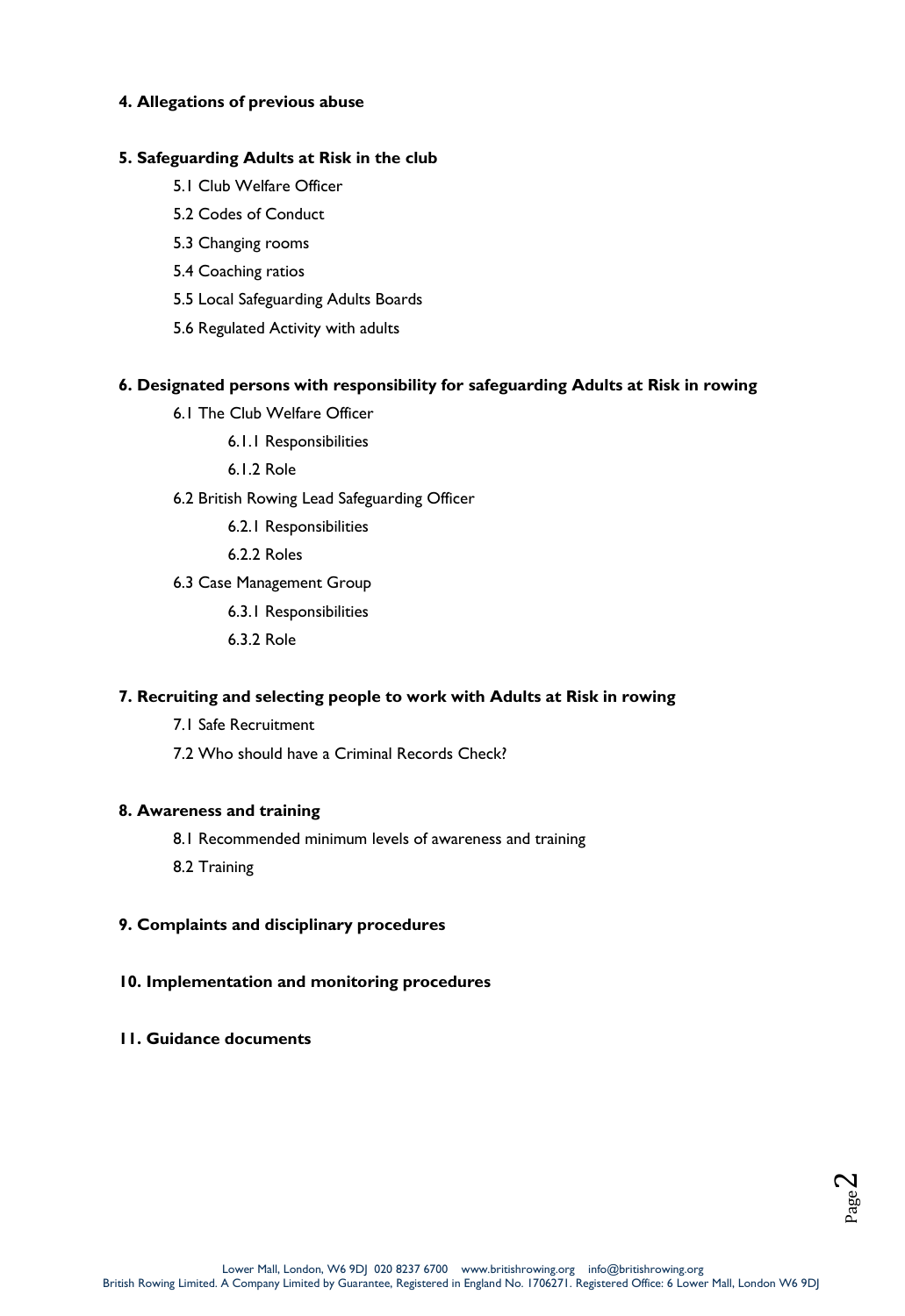# **Glossary:**

| Abuse                          | See section 2.4.                                                                                                                                                                                                                                                                                                                                                                                                                                                                                                                                                                                                                                                                                               |  |  |  |
|--------------------------------|----------------------------------------------------------------------------------------------------------------------------------------------------------------------------------------------------------------------------------------------------------------------------------------------------------------------------------------------------------------------------------------------------------------------------------------------------------------------------------------------------------------------------------------------------------------------------------------------------------------------------------------------------------------------------------------------------------------|--|--|--|
| <b>Adults at Risk</b>          | Those people of or over 18 years of age who have health or<br>social care needs (irrespective of whether or not those<br>needs are being met by social services) and who are unable<br>to safeguard themselves as a result.                                                                                                                                                                                                                                                                                                                                                                                                                                                                                    |  |  |  |
|                                | While we recognise that some people will be vulnerable due<br>to their learning disability or mental health needs there are<br>also those adults who are at risk due to a specific<br>circumstance they may find themselves in, for example;<br>domestic abuse, forced marriage, and sexual or commercial<br>exploitation (this is not an exhaustive list).                                                                                                                                                                                                                                                                                                                                                    |  |  |  |
|                                | In sport this may look like, but is not limited to:                                                                                                                                                                                                                                                                                                                                                                                                                                                                                                                                                                                                                                                            |  |  |  |
|                                | an elite athlete being sent threatening and sexually explicit<br>٠<br>text messages from their coach;<br>a member of a learning disabled sports club being exploited<br>by another club member who regularly takes money from<br>them at lunch;<br>a young woman confiding in her coach about a forthcoming<br>٠<br>holiday where she believes she will be married against her<br>will;<br>a club insisting on a parental consent form before taking a 20<br>٠<br>year old participant with a mild learning disability on a day<br>trip;<br>a coach who regularly neglects the individual needs of<br>٠<br>disabled participants when training; or<br>a group of people with mild dementia who train together. |  |  |  |
| Advocate                       | An individual who speaks on behalf of, or represents the<br>interests of, an adult where appropriate.                                                                                                                                                                                                                                                                                                                                                                                                                                                                                                                                                                                                          |  |  |  |
| Carer                          | A generic term which includes parents, carers<br>and guardians.                                                                                                                                                                                                                                                                                                                                                                                                                                                                                                                                                                                                                                                |  |  |  |
| Child(ren)                     | Anyone under the age of 18.                                                                                                                                                                                                                                                                                                                                                                                                                                                                                                                                                                                                                                                                                    |  |  |  |
| Child Protection in Sport Unit | The CPSU team is sited within the National<br>Society for the Prevention of Cruelty to Children<br>(NSPCC) and was established with joint funding from Sport<br>England.                                                                                                                                                                                                                                                                                                                                                                                                                                                                                                                                       |  |  |  |
| Club Welfare Officer (CWO)     | The designated individual within a British Rowing<br>affiliated club whose responsibilities are explained in<br><b>WG3.10</b>                                                                                                                                                                                                                                                                                                                                                                                                                                                                                                                                                                                  |  |  |  |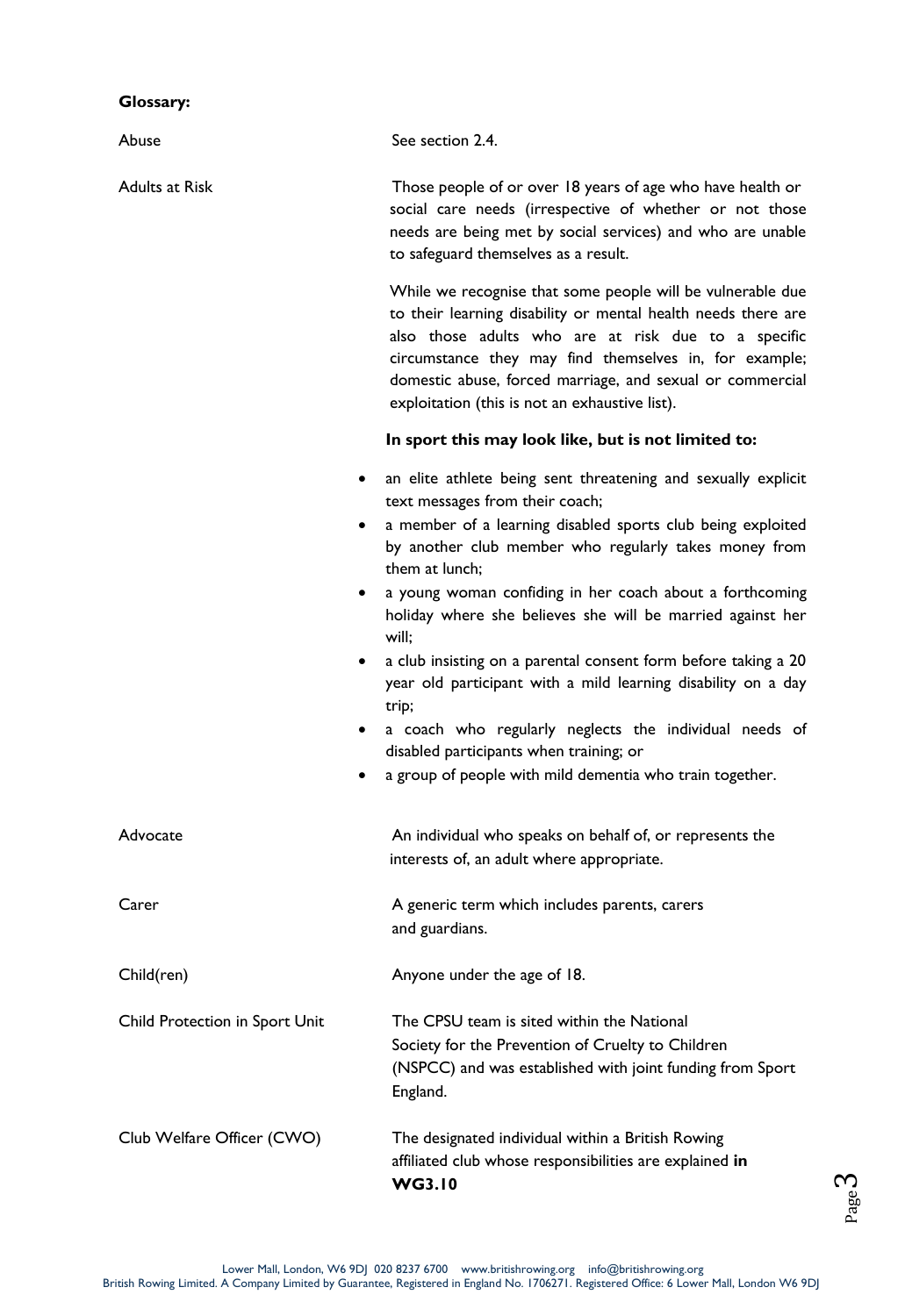| Disclosure and Barring Service (DBS)                       | On I December 2012 the Criminal Records Bureau and<br>Independent Safeguarding Authority merged to become the<br>DBS under The Protection of Freedoms Act 2012 The DBS<br>carries out Criminal Records Checks and administrates the<br>Barred Lists on behalf of the Home Office for 'Registered<br>Bodies' in England and Wales. In Scotland the equivalent<br>body is known as 'Disclosure Scotland' and in Northern<br>Ireland as 'Access Northern Ireland'. When an organisation<br>removes a person from Regulated Activity with Adults at<br>Risk because of safeguarding concerns, they must make a<br>referral to the DBS. |
|------------------------------------------------------------|------------------------------------------------------------------------------------------------------------------------------------------------------------------------------------------------------------------------------------------------------------------------------------------------------------------------------------------------------------------------------------------------------------------------------------------------------------------------------------------------------------------------------------------------------------------------------------------------------------------------------------|
| Duty of Care                                               | The duty that rests upon an individual or organisation to<br>ensure that all reasonable steps are taken to ensure the<br>safety of any person involved in an activity for which that<br>individual or organisation is responsible (WG 3.1).                                                                                                                                                                                                                                                                                                                                                                                        |
| Equalities Act 2010                                        | The Equality Act 2010 is the law that bans unfair treatment<br>and helps achieve equal opportunities in the workplace and<br>in wider society. The act replaced previous anti-<br>discrimination laws with a single act to make the law simpler<br>and to remove inconsistencies. This makes the law easier for<br>people to understand and comply with. The act also<br>strengthened protection in some situations.                                                                                                                                                                                                               |
|                                                            | The act covers nine protected characteristics, which cannot<br>be used as a reason to treat people unfairly. Every person<br>has one or more of the protected characteristics, so the act<br>protects everyone against unfair treatment.                                                                                                                                                                                                                                                                                                                                                                                           |
| Lead Safeguarding<br>Officer (LSO)                         | The designated person in British Rowing whose<br>responsibilities are explained in Section 5.3.                                                                                                                                                                                                                                                                                                                                                                                                                                                                                                                                    |
| Local Multi-Agency Safeguarding<br><b>Adults Committee</b> | These Adult protection committees have responsibility for<br>the co ordination of work undertaken by agencies involved<br>both in providing services and safeguarding Adults. They<br>provide local inter-agency guidelines detailing procedures for<br>cases of actual or suspected abuse. Some areas have<br>established sports sub-groups to inform their work. There<br>are similar structures for children called Local Safeguarding<br>Children's Boards (LSCBs).                                                                                                                                                            |
| No Secrets 2000                                            | This document gives guidance to local agencies that have a<br>responsibility to investigate and take action when a<br>vulnerable adult is believed to be suffering abuse. It offers a<br>structure and content for the development of local inter-<br>agency policies, procedures and joint protocols that will<br>draw on good practice nationally and locally.                                                                                                                                                                                                                                                                   |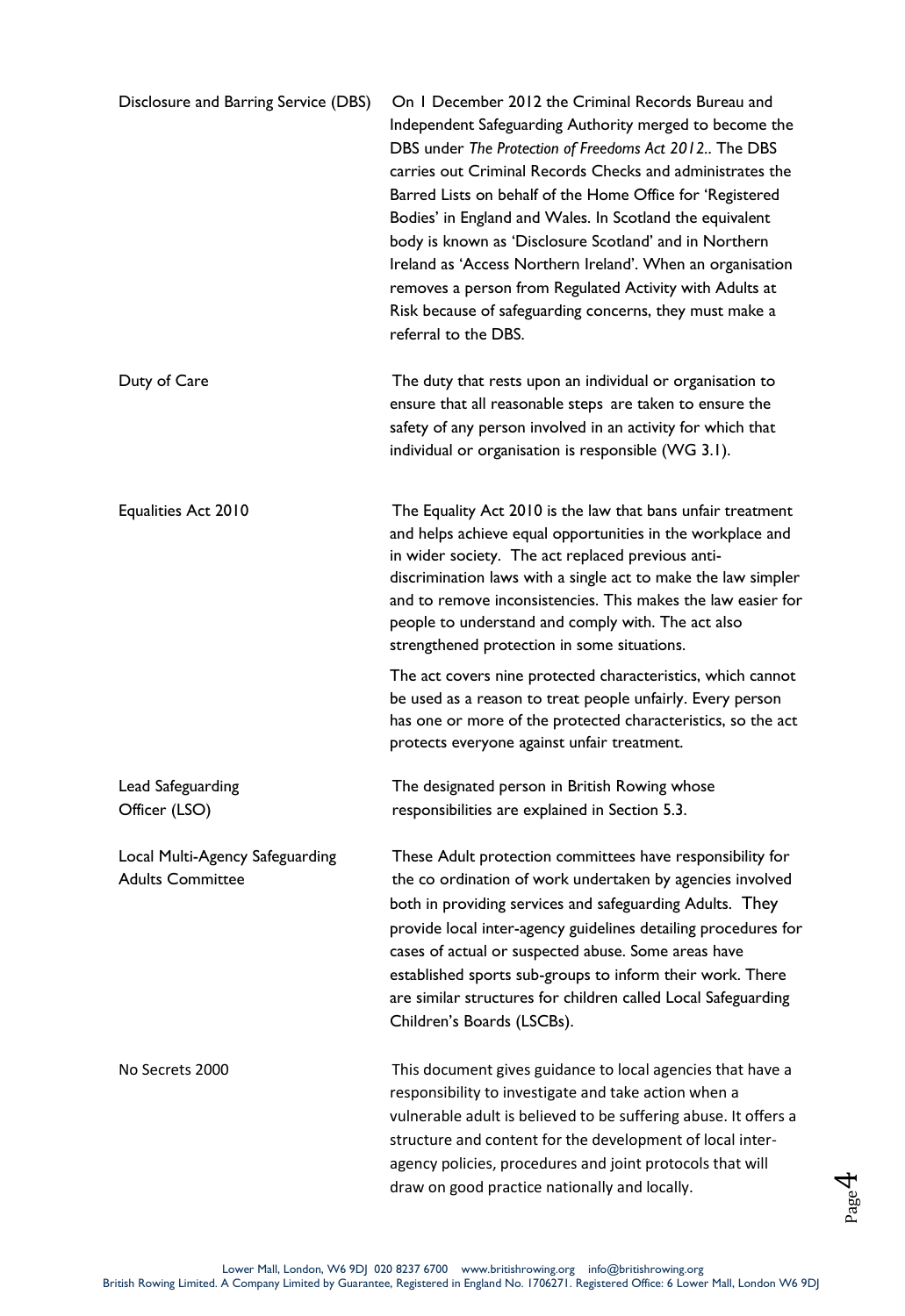| Personnel                             | Employees of British Rowing and its affiliated<br>clubs or facilities used in rowing, as well as<br>volunteers and all participants in the sport of<br>rowing.                                                                                                                                                                                                                                                                                                                                                                                                                                                                                                                                                                                                                                                                               |  |  |  |
|---------------------------------------|----------------------------------------------------------------------------------------------------------------------------------------------------------------------------------------------------------------------------------------------------------------------------------------------------------------------------------------------------------------------------------------------------------------------------------------------------------------------------------------------------------------------------------------------------------------------------------------------------------------------------------------------------------------------------------------------------------------------------------------------------------------------------------------------------------------------------------------------|--|--|--|
| <b>Position of Trust</b>              | This is where an individual, such as a coach,<br>teacher, or club officer who makes decisions for<br>or about an Adult at Risk, can influence the individual's<br>actions and may misuse that position to groom or abuse the<br>Adult at Risk. This position can be a positive one, in building<br>confidence and self-esteem.                                                                                                                                                                                                                                                                                                                                                                                                                                                                                                               |  |  |  |
| <b>Registered Body</b>                | An organisation that is able to act as recipient of DBS<br>information on behalf of its members.                                                                                                                                                                                                                                                                                                                                                                                                                                                                                                                                                                                                                                                                                                                                             |  |  |  |
| <b>Regulated Activity with Adults</b> | The government has introduced a new definition of<br>Regulated Activity with Adults. In the past the definition<br>of Regulated Activity with Vulnerable Adults (or Adults at<br>Risk) focused on the location of the activity. The new<br>definition focuses much more on the type of activity and<br>contact an individual may have with an Adult at Risk. It does<br>not stipulate a frequency requirement like the definition of<br>Regulated Activity with Children. For Adults at Risk the<br>activity alone means an individual is in Regulated Activity -<br>there is no frequency requirement - once is enough.                                                                                                                                                                                                                     |  |  |  |
|                                       | The types of activity that fall into Regulated Activity with<br>Adults at Risk are clearly set out and in the large part there<br>are no activities that apply for sport and recreation<br>organisations. This means that for the majority of sport and<br>recreation organisations there will be no legal requirements in<br>terms of safeguarding Adults at Risk because there are no<br>individuals deemed to be in Regulated Activity. However, best<br>practice dictates that sport and recreation organisations<br>should be conducting Criminal Records Checks (even if they<br>are not entitled to Barred List checks) on all individuals who<br>have an opportunity to build up a relationship of trust with<br>Adults at Risk and this is consistent with British Rowing's<br>current Safeguarding and Protecting Children Policy. |  |  |  |
|                                       | An individual is only defined as being in Regulated Activity<br>with Adults at Risk if one of the following conditions is met:                                                                                                                                                                                                                                                                                                                                                                                                                                                                                                                                                                                                                                                                                                               |  |  |  |
| Ι.                                    | Providing Healthcare (health care by a healthcare professional<br>- only first aid if it is administered by an individual on behalf of<br>an organisation whose purpose is to provide first aid). There<br>is potential under this activity for sports physiotherapists to<br>be classed as in regulated activity - however this is unlikely.<br>As soon as sector specific guidance is available we will let you                                                                                                                                                                                                                                                                                                                                                                                                                            |  |  |  |

Page ம

know.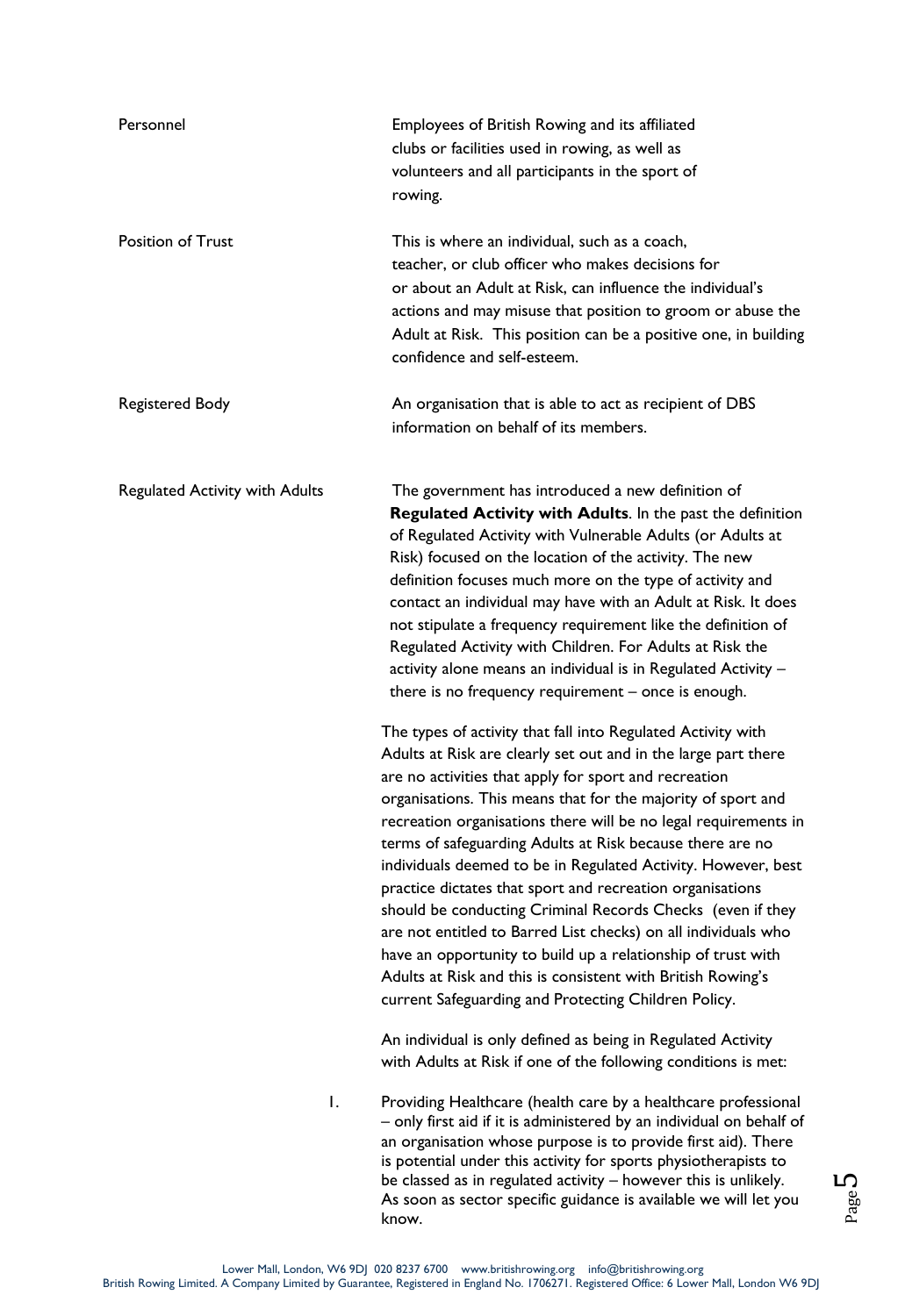|                                            | 2. | Providing Personal Care (physical assistance with eating or<br>drinking, going to the toilet, washing or bathing, dressing, oral<br>care or care of the skin, hair or nails because of the adult's<br>age, illness or disability).                                                                                                                                                                                                                |
|--------------------------------------------|----|---------------------------------------------------------------------------------------------------------------------------------------------------------------------------------------------------------------------------------------------------------------------------------------------------------------------------------------------------------------------------------------------------------------------------------------------------|
|                                            | 3. | Providing social work.                                                                                                                                                                                                                                                                                                                                                                                                                            |
|                                            | 4. | Assistance with general household matters (managing the<br>person's cash, paying the person's bills, or shopping on their<br>behalf).                                                                                                                                                                                                                                                                                                             |
|                                            | 5. | Assistance in the conduct of a person's own affairs (power of<br>attorney).                                                                                                                                                                                                                                                                                                                                                                       |
|                                            | 6. | Conveying (any form of transport).                                                                                                                                                                                                                                                                                                                                                                                                                |
|                                            |    | It is important to note that personal relationships are exempt<br>from Regulated Activity in relation to Adults at Risk.                                                                                                                                                                                                                                                                                                                          |
| <b>Regulated Activity Provider</b>         |    | The person or organisation responsible for<br>employing or deploying workers to facilitate a<br>Regulated Activity, whether these workers are<br>paid or unpaid. See WG 2.9.                                                                                                                                                                                                                                                                      |
| <b>Risk Assessment</b>                     |    | A procedure to help identify possible sources of<br>danger and take appropriate action to<br>minimise these risks taking into account the age,<br>number and competence of participants.<br>See British Rowing's RowSafe guide for examples.                                                                                                                                                                                                      |
| Rower                                      |    | Generic term to include every rower, sweep-oar<br>or sculler, cox or indoor rower.                                                                                                                                                                                                                                                                                                                                                                |
| Safeguarding Case Officer                  |    | Individual within British Rowing whose responsibilities are<br>explained in WG3.10                                                                                                                                                                                                                                                                                                                                                                |
| Safeguarding Vulnerable<br>Groups Act 2006 |    | The Safeguarding Vulnerable Groups Act established the<br>legal basis for the Independent Safeguarding Authority who<br>managed the two lists of people barred from working with<br>children and/or vulnerable adults (Adults at Risk) replacing<br>the barred lists (List 99[2], the Protection of Children Act<br>1999 (PoCA)[3], the scheme relating to the Protection of<br>Vulnerable Adults (PoVA)[4] and Disqualification<br>Orders[5][6]. |
| Significant Access                         |    | Being in a position to have regular and direct contact with<br>Children or Adults at Risk whether as a volunteer or<br>employee (see 'Position of Trust').                                                                                                                                                                                                                                                                                        |

Page  $\mathcal{O}$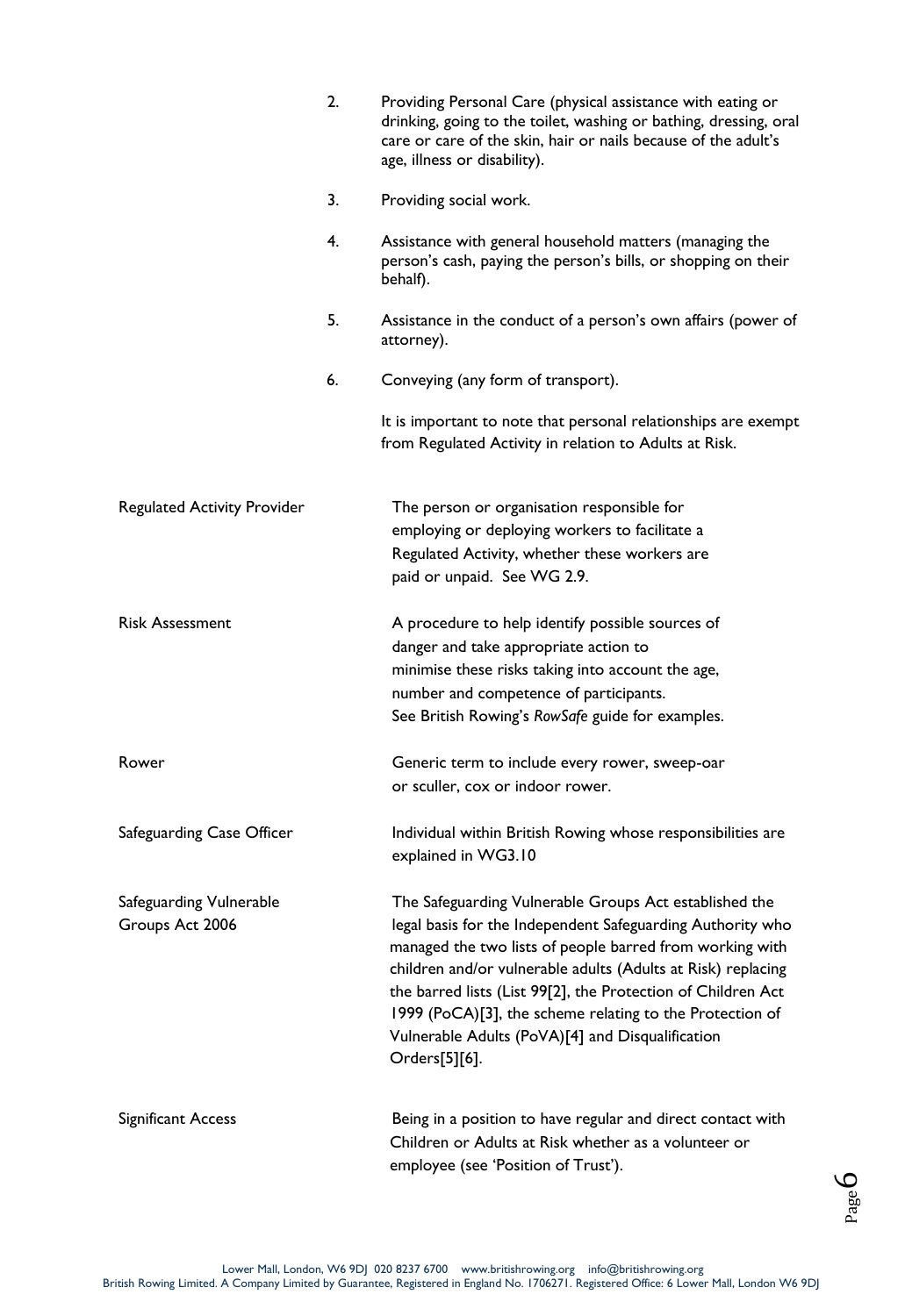WG Welfare Guidance documents, detailed in Section 10, and available to download from the British Rowing website www.britishrowing.org/welfare Vulnerable Adults List A list of people who have been identified and are banned from working in a care position with adults. This list is held and maintained by the DBS. There is a statutory duty that requires care providers to check the list to determine if a candidate is on it.

## **1.** *Safeguarding and Protecting Adults at Risk Policy*

## **1.1 General principles**

Everyone who participates in rowing is entitled to do so in a safe and enjoyable environment. All British Rowing clubs, competitions and associated individuals must follow the policies defined in this document.

British Rowing is committed to helping everyone in rowing accept their responsibility to safeguard Adults at Risk from harm and abuse.

This document sets out the procedures you need to follow to safeguard and protect Adults at Risk and what you need to do if you have any concerns.

## **1.2 Scope**

These policies apply to all Rowers, Carers, coaches, volunteers, employees and anyone involved in rowing, whether or not they are British Rowing members. All these people have a duty of care to safeguard the welfare of Adults at Risk and prevent their abuse.

# **1.3 Why these policies are needed**

British Rowing has realised the need for an individual policy for Adults at Risk, in line with the considerations of the *Disability Discrimination Ac*t 2005 and The Equality Act 2010, to promote equal opportunities and provide a clearer framework for those who suffer from physical, mental health and learning disabilities.

At Risk people are at heightened risk of abuse and discrimination because of their susceptibility and many experience this in all walks of life. Practice has shown that At Risk people who are victims of abuse in the sports setting can be reluctant to report their experiences for fear of losing a positive and important part of their lives. Therefore it is essential that British Rowing, as a national governing body, and its associated clubs and personnel, are aware of the indicators of abuse and can recognise and act appropriately to protect potential victims.

Abuse can occur in many situations, including the home, workplace, day centre, at the shops, on the bus, in educational institutions and of course in the rowing club.

For the majority of Adults at Risk, rowing will be a positive and rewarding experience. However, there is a growing recognition that sport generally provides easy access to At Risk people for those who wish to perpetrate abusive behaviour for their own gratification. Therefore, British Rowing is aware of the need to protect Adults at Risk from those individuals who may seek to harm them in the rowing environment. Although this document mirrors the *British Rowing Safeguarding and*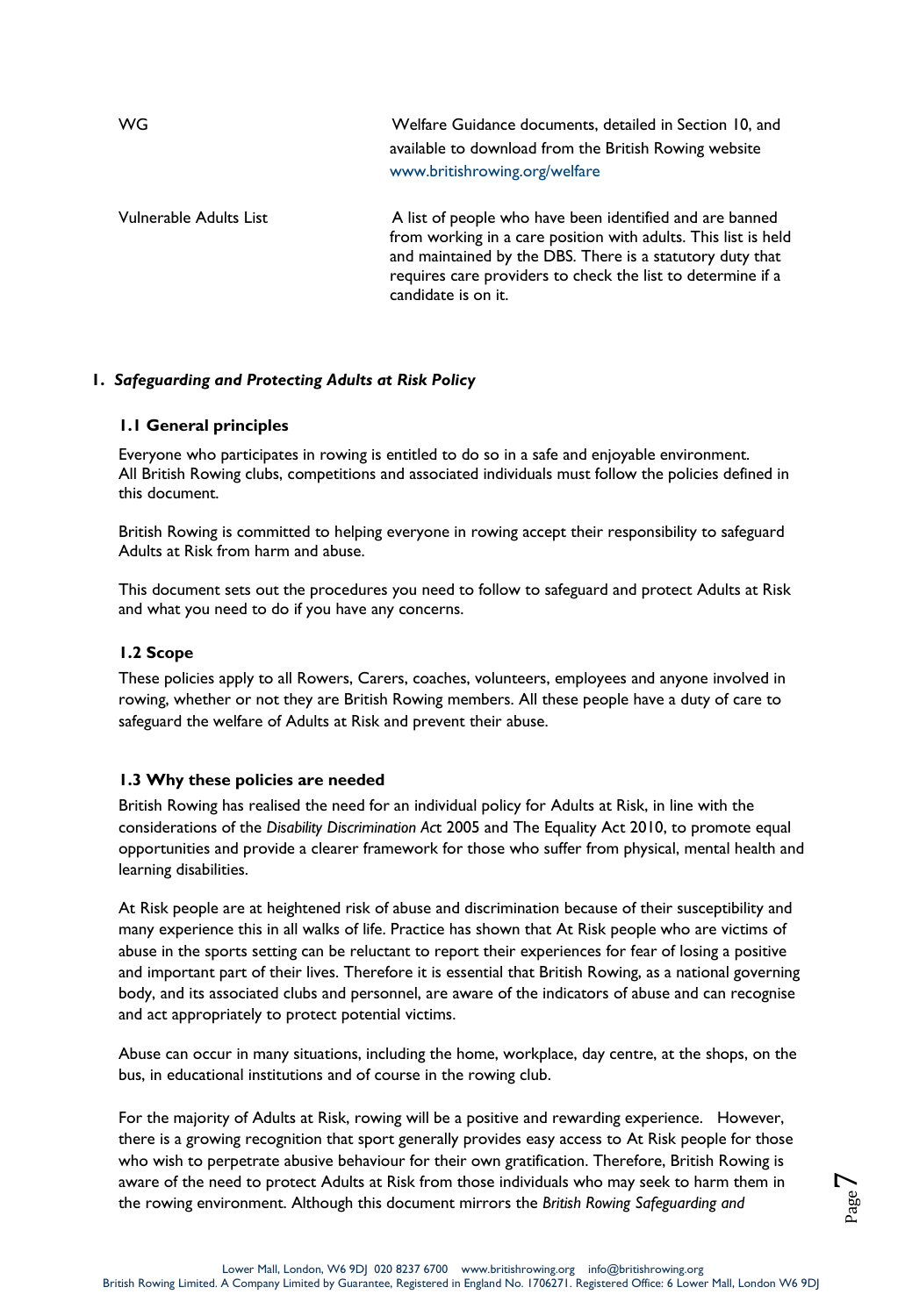*Protecting Children Policy* for practical reasons, there are fundamental differences between the policies.

**The primary difference in addressing adult and child abuse relates to the adult's right to self-determination. Adults may choose not to act at all to protect themselves and only in extreme circumstances will the law intervene**. This is not the case for children because they are minors under the *Children Act 1980* and this legislation can be used quickly and effectively to ensure protection from abuse once it has been recognised.

In cases of suspected adult abuse it is important to recognise that assertive persuasion to encourage the individual to report or take action against an abuser or abusive situation may have negative outcomes for that adult and could be detrimental to their wellbeing by causing them further harm. Therefore, the protection of Adults at Risk from abuse is a more complex process than child protection and requires policy and procedures that reflect this. Policy users need to develop an understanding that protecting Adults at Risk necessitates a more supportive and advisory approach in response to reporting abuse, than in child protection situations where the legal framework is clear and definitive and requires stipulated responses. In serious situations the child can be removed from the abusive environment, for Adults at Risk it is not always possible or appropriate to achieve this level of safety.

Each Adult at Risk is a unique individual with varying degrees of need and ability. Some people will have a combination of physical and learning disability, others may have one or the other; some may have mental health needs and a combination of other complex disabilities such as Epilepsy, Diabetes, Down Syndrome, visual or hearing impairment.

The appropriateness of involving carers in any rowing and welfare related decision making will depend on the individual needs and circumstances of the Adult at Risk and, most of all, upon their wishes. Often Adults at Risk feel strongly that they want to maintain independence and make decisions for themselves; such views should be encouraged and supported wherever possible. Ideally, good practice suggests a partnership model of working involving the British Rowing coach, teacher or club officer, the Adult at Risk and their carer. In these circumstances it is important that the Adult at Risk is at the centre of the decision making process.

The provisions in the *Mental Capacity Act 2005* should be considered in relation to Adults at Risk and decision-making. Those without the capacity to make decisions under this legislation will be more dependent on their carer or responsible adult in the decision making process. The act provides that:

*"For the purposes of section 2, a person is unable to make a decision for himself if he is unable—*

- *(a) to understand the information relevant to the decision,*
- *(b) to retain that information,*
- *(c) to use or weigh that information as part of the process of making the decision, or*
- *(d) to communicate his decision (whether by talking, using sign language or any other means).*

*(2) A person is not to be regarded as unable to understand the information relevant to a decision if he is able to understand an explanation of it given to him in a way that is appropriate to his circumstances (using simple language, visual aids or any other means).* 

*(3) The fact that a person is able to retain the information relevant to a decision for a short period only does not prevent him from being regarded as able to make the decision.* 

*(4) The information relevant to a decision includes information about the reasonably foreseeable consequences of—*

- *(a) deciding one way or another, or*
- *(b) failing to make the decision."*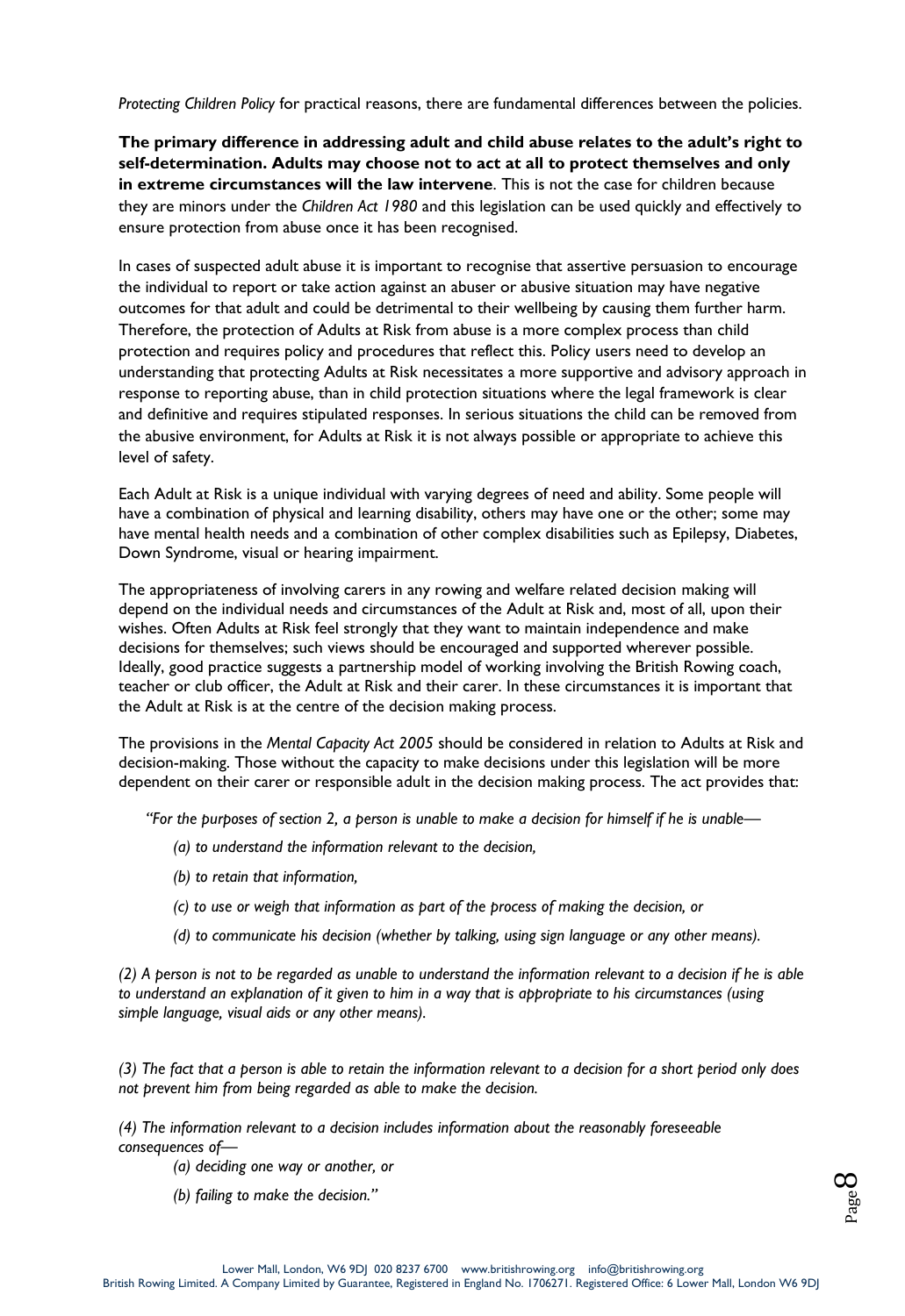British Rowing encourages the individual's development of independence, confidence and self-esteem on a personal level and in their rowing activities. Hence it is important that everyone in rowing is aware of the need to balance the involvement of carers and the needs and wishes of individual rowers in cases where Adults at Risk are concerned.

The following policy document draws from and includes relevant legislation and government guidance such as the *Safeguarding Vulnerable Groups Act 2006* and the *No Secrets* guidance (2000) regarding vulnerable people.

# **1.4 Policy statement**

## **British Rowing is committed to:**

- Making the welfare of Adults at Risk paramount, even where the rights and needs of the other adults that work with them are overridden in order to provide the necessary protection to these individuals,
- Enabling everyone, whatever their age, culture, disability, gender, first language, racial origin, religious belief and/or sexual identity, to participate equitably in rowing in a fun and safe environment,
- Taking all reasonable steps to protect Adults at Risk from harm, discrimination and degrading treatment and have respect for their human rights, wishes and feelings.
- Taking all suspicions and allegations of abuse or poor practice seriously and responding swiftly and appropriately to them in accordance with current procedures (found in the accompanying procedural documents),
- Ensuring that all British Rowing employees working with Adults at Risk are competent and appropriate for the responsibility and have been provided with relevant awareness training regarding the potential difficulties Adults at Risk can face and how to manage them,
- Requiring all affiliated member clubs, competitions and regional councils to accept responsibility for the welfare of the Adults at Risk in their care in accordance with all the British Rowing policies and procedures, and that they incorporate these into their constitutions and rules,
- Being mindful and ensuring all member clubs, competitions and regional councils are mindful of the differences between policies and procedures regarding Adults at Risk and those of children, and particularly that each Adult at Risk has the right to self determination in all but the most extreme matters.
- Where appropriate, working in partnership with parents and carers to support the Adult at Risk and, where practicable, cooperating with their wishes to achieve the best outcomes for the Adult at Risk.

## **2. Good practice, poor practice and abuse**

## **2.1 Introduction**

It can be difficult to distinguish poor practice from abuse, whether intentional or accidental.

It is not the responsibility of any individual involved in rowing to make judgements regarding whether or not abuse is taking place, however, **all** British Rowing personnel have the responsibility to recognise and identify poor practice and potential abuse, and act on this if they have concerns as explained in section 3.

# **2.2 Good practice**

British Rowing strongly advises, that coaches of Adult at Risk rowers:

- are registered British Rowing members
- fully accept Sports Coach UK and British Rowing Coaches Codes of Conduct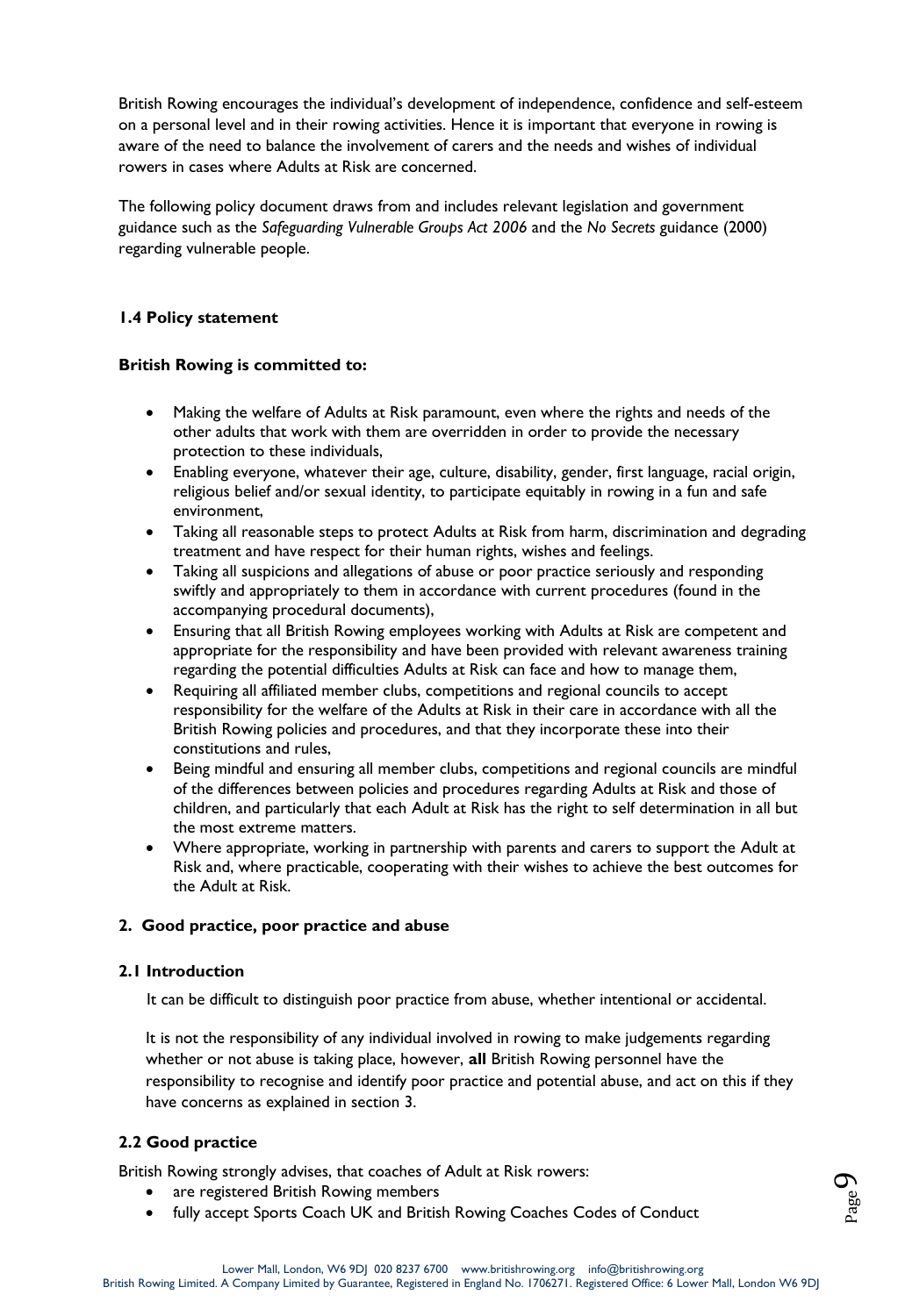- are British Rowing qualified
- have completed a course in basic awareness in working with Adults at Risk

Everyone should:

- conduct appropriate risk assessments before carrying out any activity
- aim to make the experience of rowing fun and enjoyable
- promote fairness and playing by the rules
- not tolerate the use of prohibited or illegal substances
- treat all Adults at Risk equally and preserve their dignity; this includes giving attention, time and respect to all rowers regardless of their level of ability

Coaches and those working with Adults at Risk should:

- respect the developmental stage of each Rower and not risk sacrificing their welfare in order to gain club personal achievements
- ensure that the training intensity is appropriate to the physical, social and emotional stage of the development of the Rower
- work with Adults at Risk and their Carers (where appropriate) to develop realistic training and competition schedules which are suited to the needs and lifestyle of the Rower, not the ambitions of others such as coaches, team members, parents, carers or the club
- build relationships based on mutual trust and respect, encouraging Adults at Risk to take responsibility for their own development and decision-making
- always be publicly open when working with Adults at Risk, for example:
	- $\circ$  Avoid coaching sessions or meetings where a coach and an individual Rower are completely unobserved.
	- o maintain an appropriate and open environment with no secrets
	- o avoid unnecessary physical contact with Adults at Risk
- maintain a safe and appropriate relationship with Rowers and avoid forming intimate relationships with Rowers you are working with as this may threaten the position of trust and respect present between athlete and coach
- be an excellent role model by maintaining appropriate standards of behaviour
- gain the Adult at Risk's consent and, where appropriate, the consent of relevant carers, in writing, to administer emergency first aid or other medical treatment if the need arises
- be aware of medical conditions, disabilities, existing injuries and medicines being taken and keep written records of any injury or accident that occurs, together with details of treatments provided
- arrange that someone with current knowledge of emergency first aid is available at all times
- gain written consent from the correct people and fill out relevant checklists and information forms for travel arrangements and trips.

Physical contact may be appropriate where:

- it is neither intrusive or disturbing
- the Rower has provided permission openly
- it is delivered in an open environment

# **2.3 Poor practice**

The following is regarded as being poor practice and should be avoided as far as is reasonable:

- unnecessarily spending excessive amounts of time alone with an individual Adult at Risk away from others
- engaging in rough, physical or sexually provocative games, including horseplay
- allowing or engaging in inappropriate touching of any form
- using language that might be regarded as inappropriate by the Adult at Risk, especially comments regarding disability which may be hurtful or disrespectful
- making sexually suggestive comments, even in fun
- reducing an Adult at Risk to tears as a form of control

 $\bigcup$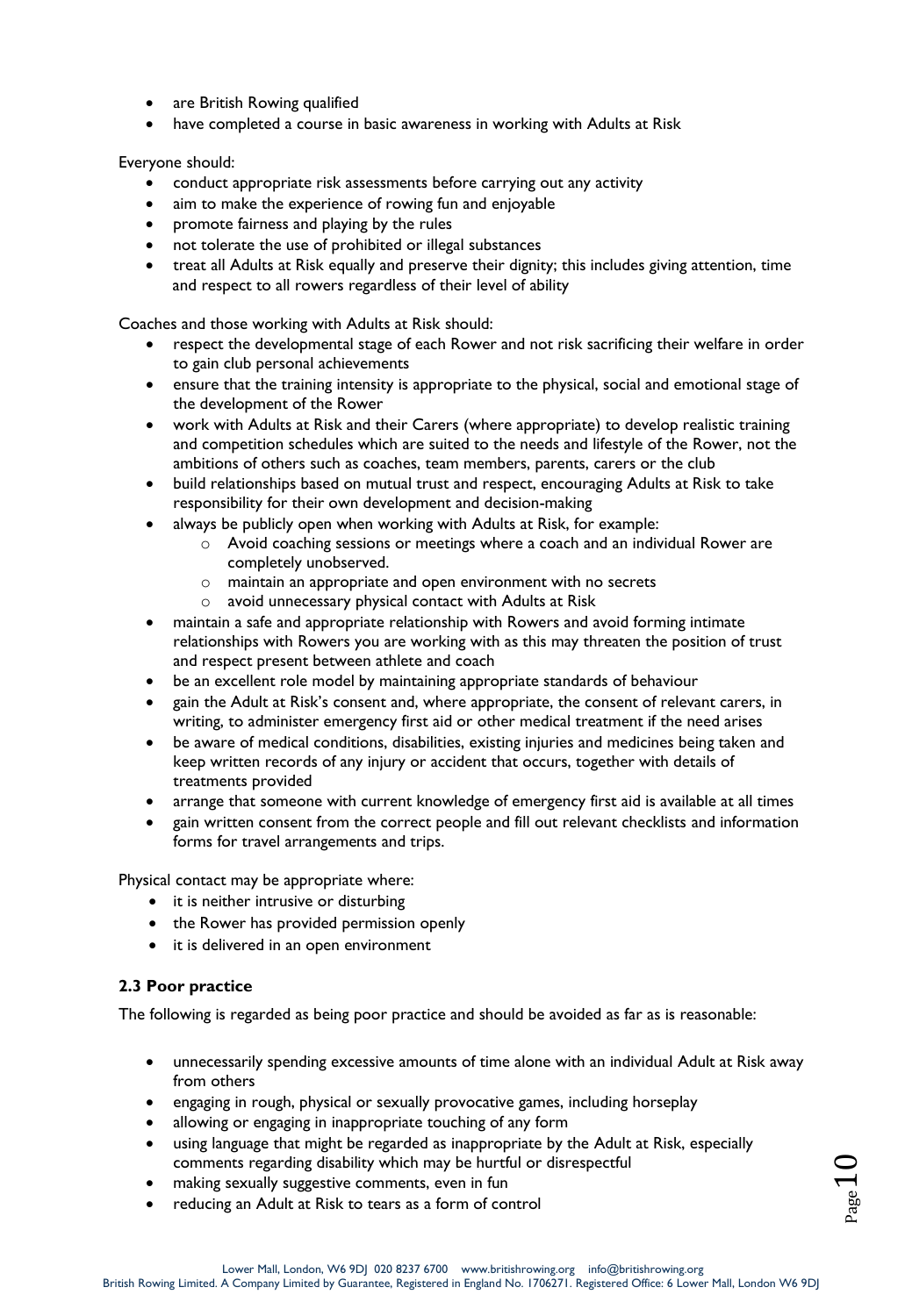- letting allegations made by an Adult at Risk go unchallenged, unrecorded or not acted upon
- doing things of a personal nature that an Adult at Risk can do for themselves
- taking an Adult at Risk alone on a car journey, however short inviting or taking Adults at Risk to your home or office where they will be alone with you
- sharing a room with an Adult at Risk

*Note:* at times it may be impractical to avoid some of these particular examples of poor practice. In this case, to protect both the Adult at Risk and yourself, seek written consent from the Adult at Risk and, where appropriate, their Carer and ensure that the CWO of your club/organisation is aware of the situation and gives their approval.

If, during your care, you accidentally injure an Adult at Risk, they seem distressed in any manner, appear to be sexually aroused by your actions, or misunderstand/misinterpret something you have done, report these incidents as soon as possible to another adult in the organisation and make a brief written note of it. It may also be in the best interests of the adult to discuss the matter with them openly and in a professional and sensitive manner that will avoid embarrassment; this is dependent on the individual Rower and the circumstances.

## **2.4 Abuse**

Abuse has many forms and can affect an Adult at Risk of any age or disability. The effects of such treatment can be degrading and damaging in the longer term and may follow an individual throughout their lives.

An individual who has been abused may exhibit a wide range of uncharacteristic behaviours some of which may manifest in the following ways:

- find it difficult or impossible to maintain a stable or trusting relationship
- become involved with drugs or prostitution
- increase alcohol consumption
- show angry or volatile behaviour without reason
- attempt suicide or self-harm
- go on to abuse another individual

Some of the reasons why Adults at Risk may be at increased risk of abuse are as follows:

- stereotyping
- prejudice
- discrimination including ethnic or racial, sexual, disability orientated, etc.
- isolation low self image and low self esteem resulting in vulnerable self presentation
- lack of knowledge about appropriate behaviours by others
- desire for acceptance , affection and attention
- powerlessness to protect themselves
- dependency upon others to care for them
- difficulty in communicating that abuse has occurred

# **2.4.1 Indicators of abuse**

Even for those experienced in working with the abuse of Adults at Risk, it is not always possible to recognise potential abusive situations or situations where abuse is ongoing. Personnel involved in the work of British Rowing do **not** have responsibility for assessing and deciding situations where abuse may be occurring. It is however the responsibility of everyone in rowing to be alert to the indicators of abuse and to act upon any concerns in line with British Rowing policy and procedures relating to the protection of Adults at Risk.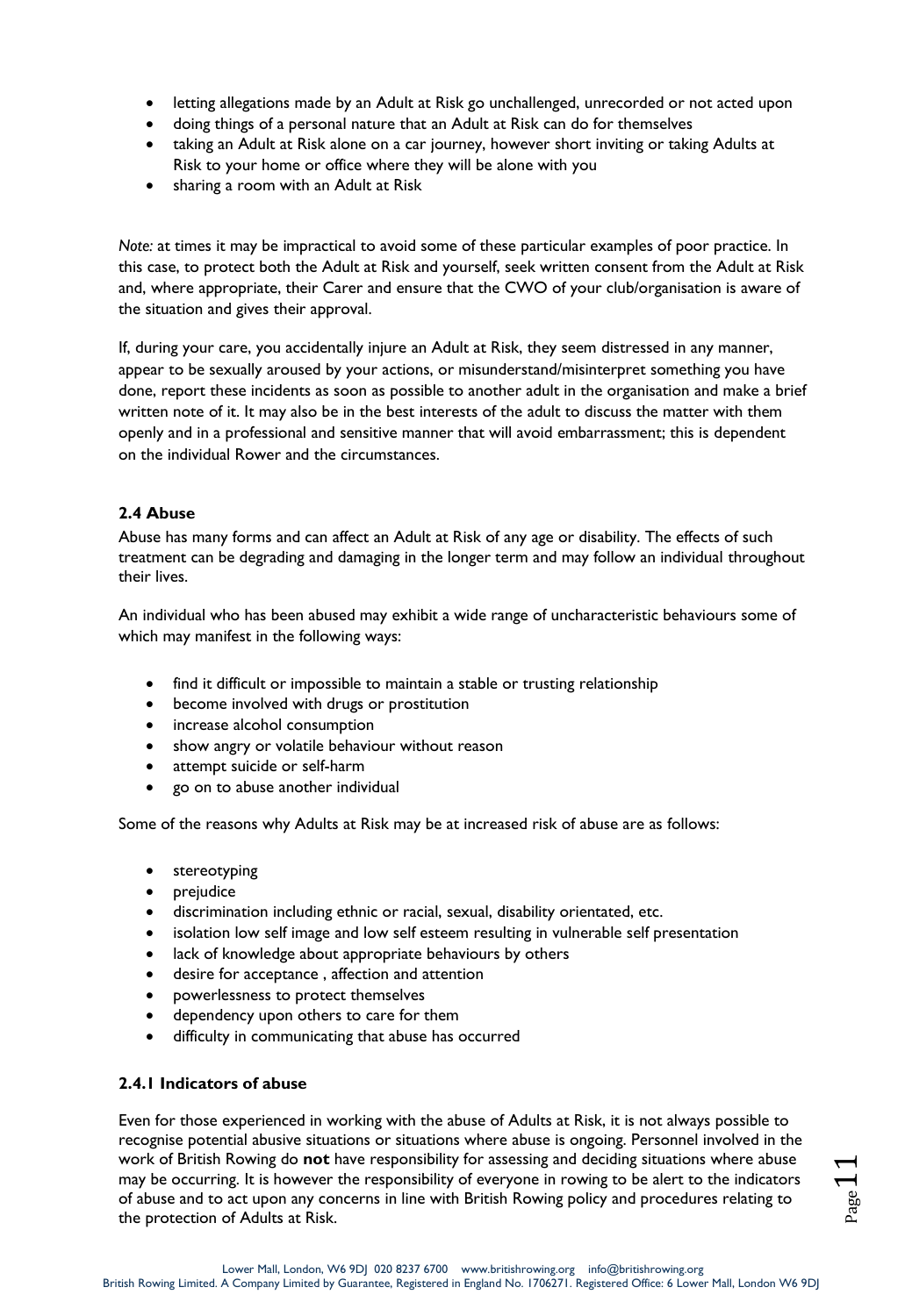Indicators of abuse may include one or more of the following:

- unexplained or suspicious injuries such as bruising, cuts or burns, particularly if situated on a part of the body not normally prone to such injuries
- an injury for which an explanation seems inconsistent and improbable
- a disclosure made by an at Risk individual describing what appears to be an abusive act involving him/her
- an expression of concern from a third party about the welfare of an individual unexplained changes in an individual's behaviour, such as loss of confidence, low self-esteem,
- becoming quiet and withdrawn, sudden outbursts of temper or uncharacteristic changes in behaviour, tearful , depressed, angry, watchful and frightened
- engaging in sexually explicit behaviour
- distrust of others, particularly those with whom a close relationship would normally be expected
- difficulty in making friends and socialising contrary to previous social behaviour
- being prevented from socialising with other individuals by a carer or person in a position of authority
- displaying variations in eating patterns including overeating, loss of appetite or stealing and concealing food
- unexplained weight loss deterioration in personal hygiene and physical appearance
- refusal/reluctance to undress or change for sporting activities

# **2.4.2 Degree of abuse**

In response to the *No Secrets* Government guidance, the Law Commission states that the severity and extent of abuse should be evaluated based on the level of harm brought about by ill treatment (not only physical ill treatment) "*that leads to an impairment of, or avoidable deterioration in physical or mental health and the impairment of physical, intellectual, emotional, social or behavioural development*". In assessing the degree of abuse, consideration should be paid to:

- the vulnerability of the victim
- the nature and extent of the abuse
- the length of time the abuse has been occurring
- the impact on the individual
- the risk of repeated or increasingly serious acts involving this or other Adults at Risk.

# **2.4.3 Types of abuse**

The Government guidance *No Secret*s provides the following as classifications of abuse:

# **2.4.3.1 Neglect and acts of omission**

*"Including ignoring medical or physical care needs, failure to provide access to appropriate health, social care or educational services, the withholding of necessities of life, such as medication, adequate nutrition and heating."* 

In a rowing situation this could include:

- a coach not keeping an Adult at Risk safe by exposing them to undue cold, heat or the unnecessary risk of injury e.g. allowing Rowers under their supervision to train or race inappropriately clothed for the prevailing conditions
- a parent, guardian or carer consistently leaving an Adult at Risk without adequate provisions e.g. food, water, clothing, sun block where they are unable to provide themselves with these provisions

# **2.4.3.2 Physical abuse**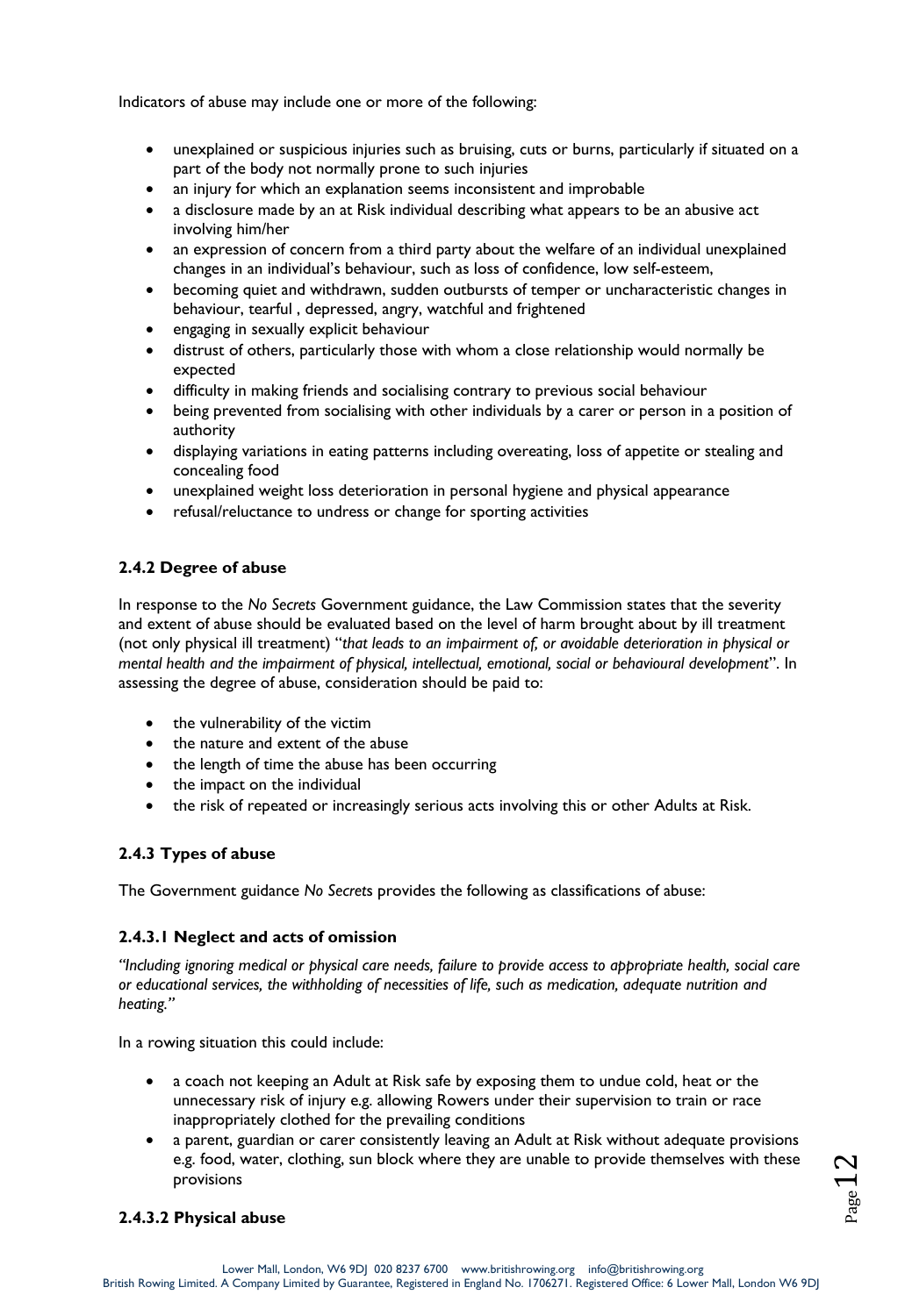*"may involve hitting, slapping, pushing, kicking, misuse of medication, restraint or inappropriate sanctions."* 

In a rowing situation this could include:

 a coach disregarding the individual requirements of each Adult at Risk's needs when setting a training programme e.g. allowing those who are limited by a physical impairment to undertake inappropriately long, continuous ergo training that causes harm.

## **2.4.3.3 Sexual abuse**

*"Including rape and sexual assault or sexual acts to which the vulnerable adult has not consented, or could not consent, or was pressured into consenting.* 

In a rowing situation indicators could include:

- a coach engaging in unnecessary and inappropriate physical contact e.g. massaging the shoulders of the rowers in a suggestive manner
- a coach making suggestive comments to their Rowers, an individual spending an unnecessary amount of time in the changing area where Adults at Risk are changing.

## **2.4.3.4 Psychological abuse**

*"Including emotional abuse, threats of harm or abandonment, deprivation of contact, humiliation, blaming, controlling, intimidation, coercion, harassment, verbal abuse, isolation or withdrawal from services or supportive networks."* 

In a rowing situation this could include:

- a Carer or coach subjecting a Rower to constant criticism, shouting, name-calling, sarcasm, bullying or discriminatory behaviours or prejudicial attitudes
- a Carer or coach putting a Rower under unrealistic pressure in order to perform to high expectations

## **2.4.3.5 Financial or material abuse**

*"Including theft, fraud, exploitation, pressure in connection with wills, property or inheritance or financial transactions, or the misuse or misappropriation of property, possessions or benefits."* 

In a rowing situation this could include:

- blackmailing a Rower by requiring financial or material payment in return for certain benefits such as rowing awards or complements
- charging Adults at Risk more than the standard fee for participation in rowing activities

# **2.4.4 Bullying**

*"Bullying is deliberately hurtful behaviour, usually repeated over a period of time, where it is difficult for those being bullied to defend themselves"* 

Bullying can be:

- Emotional being unfriendly, excluding (emotionally and physically), sending hurtful text messages, tormenting, (e.g. hiding kit or equipment, threatening gestures)
- Physical pushing, kicking, hitting, punching or any use of violence
- Racist racial taunts, graffiti, gestures
- Sexual unwanted physical contact or sexually abusive comments
- Homophobic because of, or focussing on the issue of sexuality
- Verbal name-calling, shouting, sarcasm, spreading rumours, teasing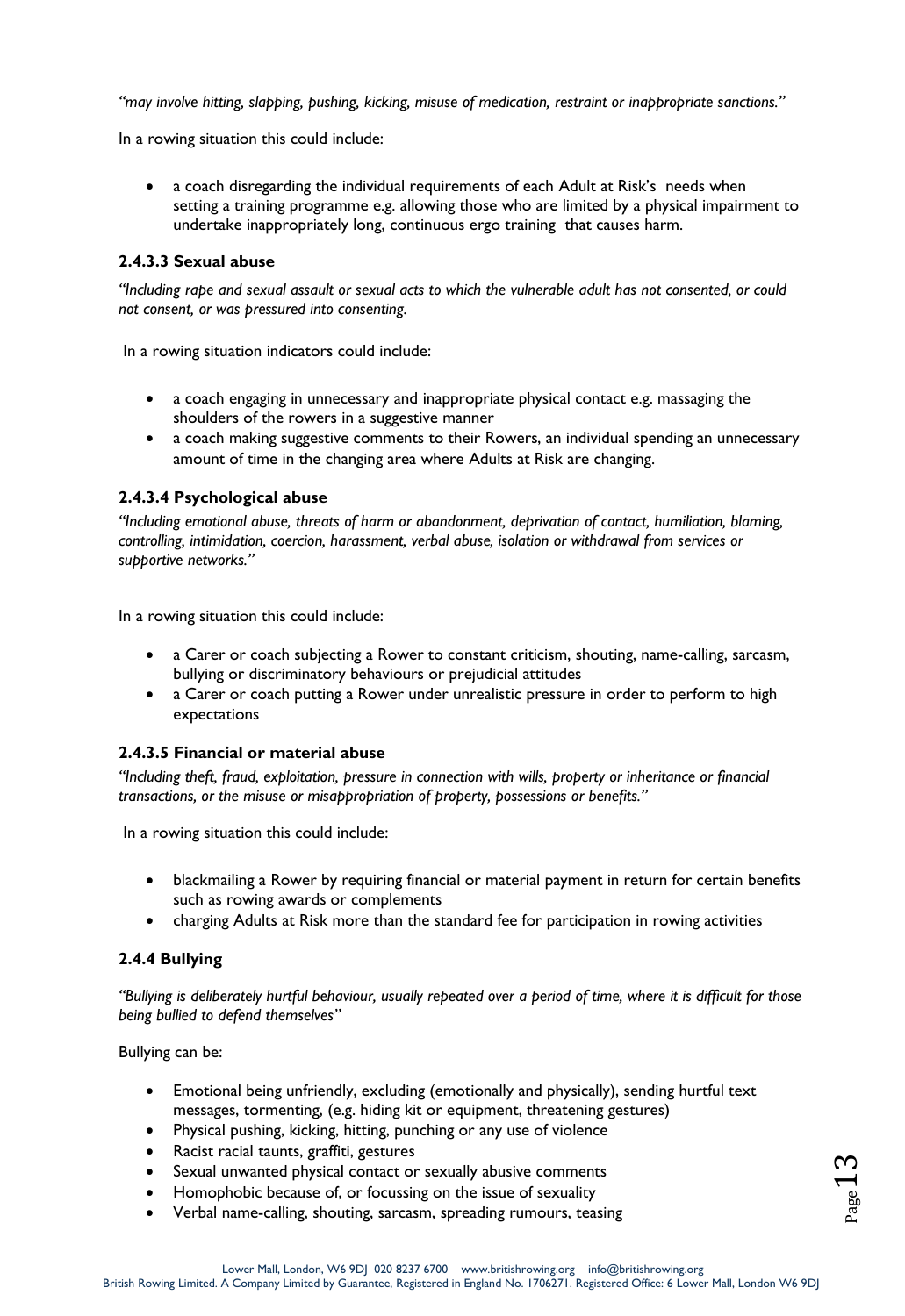# **2.4.4.1 Anti-Bullying Policy**

British Rowing is committed to fostering a caring, friendly and safe environment for everyone involved in rowing so they can participate in a relaxed and secure atmosphere. Bullying of any kind is unacceptable in rowing. If bullying does occur, all Rowers, coaches, volunteers or carers should be able to tell and know that incidents will be dealt with promptly and effectively.

Bullies come from all walks of life; they bully for a variety of reasons and may even have been bullied or abused themselves. Typically bullies can have low self-esteem, be excitable, aggressive or jealous.

Bullies can be boys or girls, men or women. Although bullying often takes place in schools and care homes, research shows it can and does occur anywhere where there is inadequate supervision–on the way to and from college, university or the sports club, at a sporting event or in the changing rooms.

Competitive sports such as rowing are an ideal environment for the bully.

The bully in rowing can be a:

- Carer who pushes too hard
- coach who adopts a "win at all costs" philosophy
- Rower or cox who intimidates or ridicules a peer
- club official who places unfair pressure on a person
- spectator who constantly shouts abuse

*See the Model Anti-Bullying Policy for Rowing Clubs (WG 1.1*) *and* Flow chart for responding to allegations of bullying involving Adults at Risk (WG 1.15).

## **2.4.4.2 Why is it Important to Respond to Bullying?**

Bullying results in pain and distress to the victim. No one deserves to be a victim of bullying. Everybody has the right to be treated with respect. Rowers who are bullying need to learn different ways of behaving.

Everyone involved in rowing has a responsibility to respond promptly and effectively to issues of bullying.

## **2.4.4.3 Signs and Symptoms**

The damage inflicted by bullying can frequently be underestimated. It can cause considerable distress to all individuals, particularly vulnerable groups. An individual may indicate, by signs or behaviour, that he or she is being bullied. Coaches and those in staffing positions should be aware of these possible signs that they should investigate, especially where an individual:

- says they are being bullied
- is unwilling to go to club sessions
- becomes withdrawn, anxious, or lacking in confidence
- regularly feels ill before training sessions
- has clothes torn or possessions damaged
- has possessions go "missing"
- asks for money,
- steals money or parts with their own money (to pay bully)
- has unexplained cuts, bruises or injuries
- is frightened to say what is wrong
- gives improbable excuses for any of the above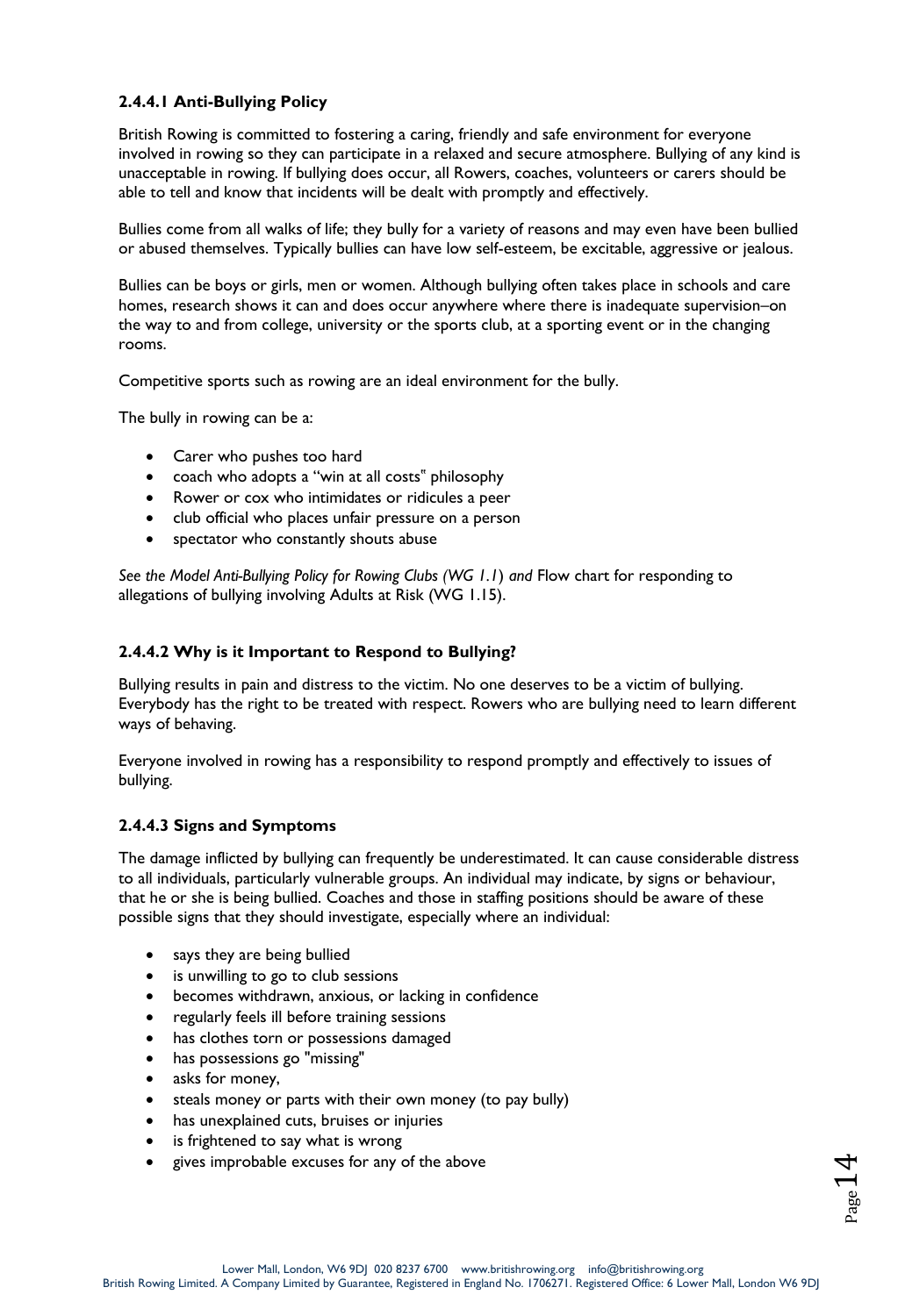In more extreme cases:

- starts stammering cries themselves to sleep at night,
- has nightmares or demonstrates any other form of unusual behaviour during the evenings
- becomes aggressive,
- disruptive or unreasonable
- is bullying other individuals
- stops eating
- self harms
- attempts or threatens suicide or runs away

These signs and behaviours may indicate other problems, but bullying should be considered a possibility and should be investigated.

## **3. Responding to suspicions and allegations of abuse**

## **3.1 Introduction**

Although most cases of abuse take place within the family setting, abuse can and does occur in rowing.

It essential that all allegations are taken seriously and appropriate action is taken. It is not your responsibility to decide if abuse of an Adult at Risk is taking place. It is your responsibility to report your concerns to the appropriate agencies (see below). Not acting is not an option

## **3.2 Receiving evidence of possible abuse**

You may have concerns about abuse and /or poor practice because:

- you see it happening
- you recognise signs such as those listed in section 2.4.1
- someone reports it to you an Adult at Risk approaches you directly

*\*Advice on what to do if an Adult at Risk says or indicates that they are being abused, or you have concerns about their welfare is available in WG 2.15.*

## **3.3 Recording information: confidentiality and information sharing**

All concerns that you may have or receive should be recorded, ideally using the British Rowing form, Recording Concerns of Abuse (WG 1.2).

You are recording this information for:

- yourself, so you have a record of what happened
- the CWO or other designated welfare person within your club, who will co-ordinate any action that needs to be taken
- the British Rowing LSO so that he can advise you
- the Police/Social Care Services if appropriate

It is not appropriate to share sensitive and confidential information with other people, e.g.

- your club committee
- other members of your club
- other acquaintances outside rowing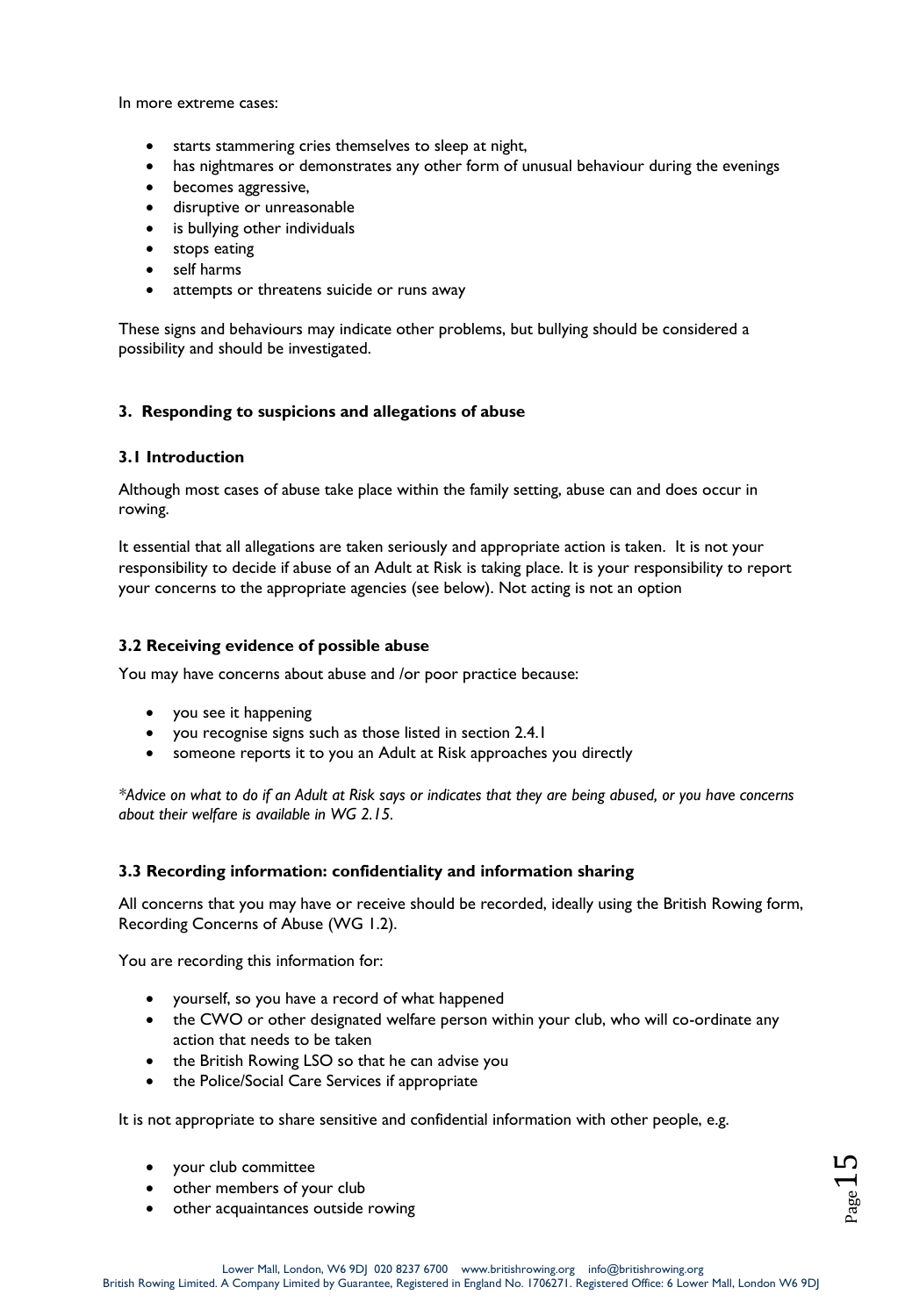When recording information you should:

- Stick to the facts what you have seen, heard or had reported to you
- Distinguish between what is your personal knowledge and what you have been told by others
- Do not give your own opinions: be clear when you are giving your own or others' interpretation of events and reason for this (for example if a comment was in response to a question or an unsolicited remark)

British Rowing has adopted an Information Sharing Protocol developed by the CPSU. This comprehensive document illustrates clearly, in words and diagrams, how decisions to share information are made within British Rowing and between British Rowing and other bodies. The document is available as WG 5.2 on the website www.britishrowing.org. The key principles of this protocol will be used to make information sharing decisions in cases involving Adults at Risk.

# **3.4 Reporting the concern**

The discovery that someone you know may be abusing an Adult at Risk will raise feelings and concerns at your club. Although it can be difficult to report such matters, you must remember that:

- o the welfare of the Adult at Risk is paramount
- o being vigilant helps to protect the individual.
- Do not undertake to keep any disclosure of abuse confidential. It is important to explain to the Adult at Risk BEFORE a disclosure that you may have to discuss the information they give with a person in a more responsible position than yourself
- Always ensure you have the permission of the individual and/or their Carer (where appropriate) before taking official action regarding the concern. It is important that the individual is able to exercise their right to self-determination unless in exceptional circumstances, the level of abuse is very serious and clearly necessitates criminal investigation.
- Do not pressurise the Adult at Risk as this can contribute to their stress. Try to negotiate an amicable agreement with the individual about sharing your concerns and be honest about who must be told and what may then happen. Ensure the Adult at Risk feels in control of their information and seek to encourage the individual to report the abuse themselves.
- A good reporting structure ensures that concerns are dealt with fairly.

British Rowing's Whistleblowing Policy (WG 1.3) assures all members, staff, and volunteers that it will fully support and protect anyone who, in good faith, reports a concern that a colleague is or may be abusing an Adult at Risk.

# **3.4.1 Involving Carers**

British Rowing is committed to working in partnership with parents and/or Carers where appropriate. In most situations, it is important that the CWO or LSO involve Carers to clarify any initial concerns e.g. if an Adult at Risk seems withdrawn, it may be that they have experienced a recent bereavement. Consulting Carers must be considered in light of the Adult at Risk's right to confidentiality and the *Mental Capacity Act* 2005 and ideally should be undertaken with the full consent of the Adult at Risk. Where there is doubt as to the Adult at Risk's mental capacity to make decisions then advice must be sought from the LSO.

Where it is considered that a Carer may be the perpetrator of (responsible for) the abuse or is

Page16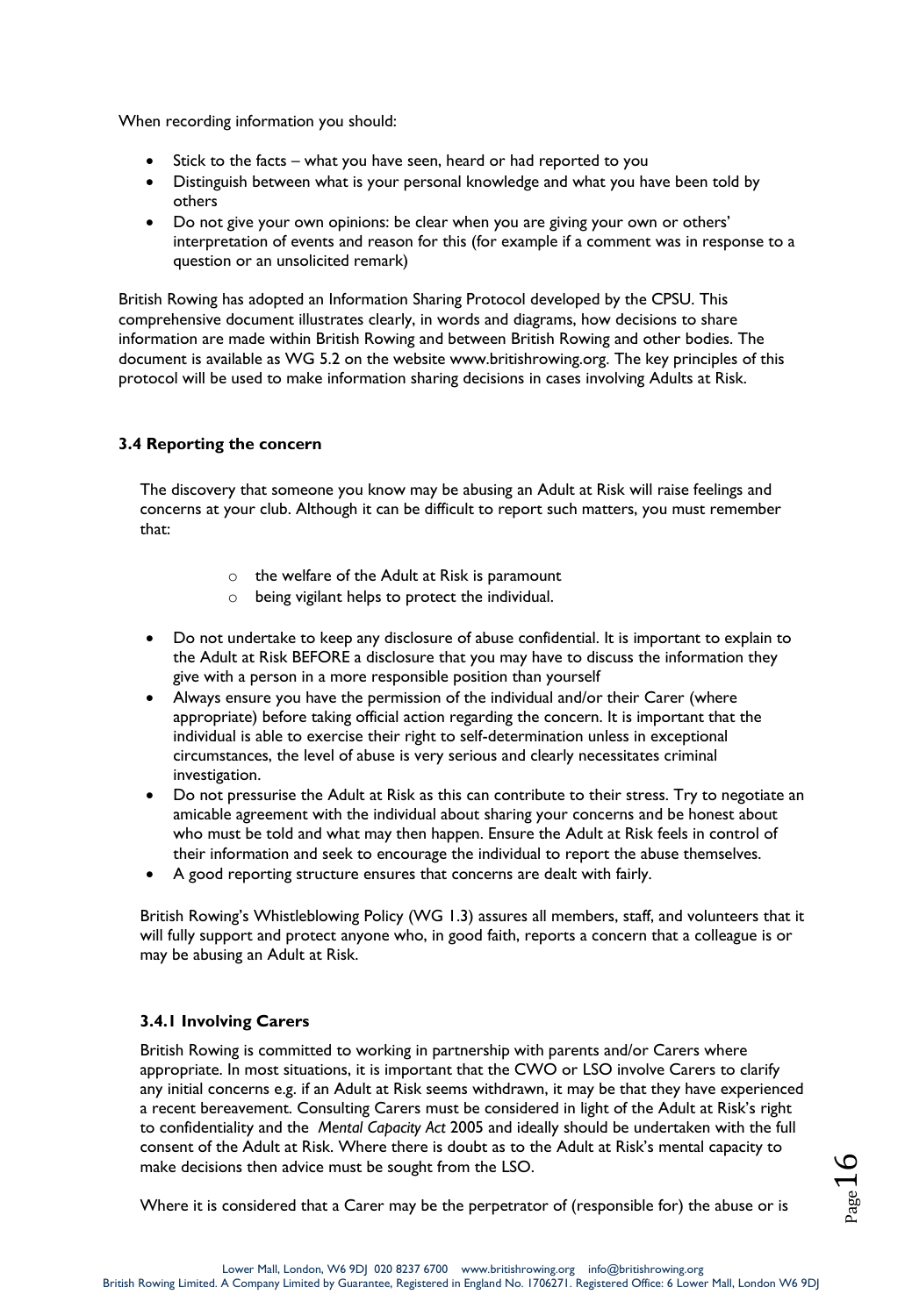colluding with it, or may not be able to respond to the situation appropriately they should not be involved, as it may place the Adult at Risk at greater risk.

## **3.4.2 Involving British Rowing**

The LSO must be informed of all allegations of abuse and persistent poor practice as soon as possible in order to decide the following:

- what further action should be taken by the club or British Rowing
- whether the Adult at Risk should consider taking further action or advice
- whether further action, advice or investigation is needed by/from the Police or Social Care Services.

Passing on this information is important because the matter may be just one of a series of other instances which together cause concern. It enables the Case Management Group (Section 6.3) and Safeguarding Vulnerable Groups Panel (Section 10) to analyse trends and improve existing British Rowing policy and guidance.

Adult at Risk referral letters should be clearly marked **private and confidential** and sent to the LSO at: British Rowing, 6 Lower Mall, London, W6 9DJ.

Alternatively, the LSO can be contacted through the national office on: **0208 237 6700.** 

## **3.4.3 Involving Statutory Agencies**

It should be noted that physical and sexual abuse is illegal. Consequently there is an obligation that allegations and concerns are reported to the police who will decide whether to take criminal action or not. In some instances, other types of abuse such as discrimination and financial exploitation may also be considered to be criminal and these should also be reported.

In any case of physical or sexual abuse or where an Adult at Risk's safety is at risk, the Adult At Risk must be encouraged to contact one of the following statutory agencies:

- their local police station or in an emergency, dial 999. The police should be involved if the abuse is thought to be of a criminal nature. A record should be made of the details of the referral and the crime reference number
- Adult Social Care Services (formerly Social Services). This body has a statutory duty to ensure the welfare of adults in at Risk positions and are legally bound to investigate allegations of abuse. Such investigations will involve discussing the matter with the vulnerable adult, and where appropriate their carers. They will also gather information from others who know and are involved with the vulnerable person

In an emergency, Social Care services contact details can be found on your area's County Council website or from the Samaritans (08457 909090) who will hold the Duty Officer's contact number.

All telephone referrals made to the statutory agencies must be confirmed in writing within 24 hours detailing the following information:

- the name and title of the member of staff to whom the concerns were passed and the date this happened
- any action that has been taken
- a summary of the information shared and the response received
- the time and date of the referral call to the statutory agency

## **Other services that can offer help and advice:**

 Careline. Telephone counselling service for children, young people and adults on any issue, including relationships, depression, mental health, abuse, addictions, stress etc.

 $P_{\text{age}}17$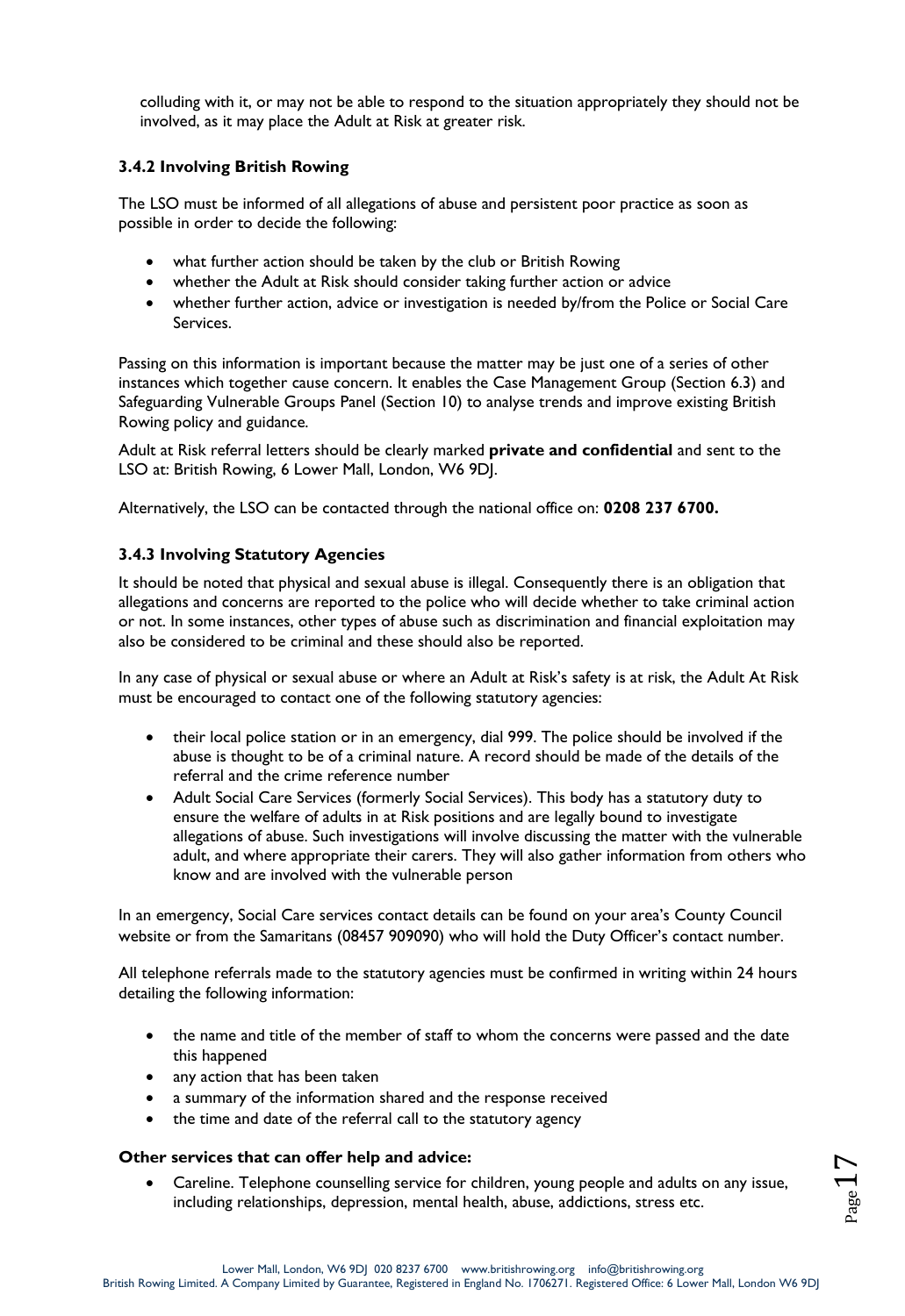[www.carelineuk.org T](http://www.carelineuk.org/) **08451 228622** 

- Disability Information Service. National service providing information on all aspects of disability for disabled people, their families, friends and carers. [www.diss.org.uk](http://www.diss.org.uk/)
- Mencap. Charity working with people with a learning disability and their families and carers. [www.mencap.org.uk T](http://www.mencap.org.uk/) **0808 808 1111**
- Mental Health Foundation. Information about how to get help with any mental health problem in your local area. [www.mentalhealth.org.uk](http://www.mentalhealth.org.uk/)
- Mind. A wealth of information about mental health issues and contact details for the nearest Mind group in your area. [www.mind.org.uk T](http://www.mind.org.uk/) **0845 766 0163**
- Ann Craft Trust. Offer advice on issues relating to children and adults with learning disabilities. [www.anncrafttrust.org](http://www.anncrafttrust.org/) T **0115 951 5400**

## **4. Allegations of previous abuse**

Allegations of abuse are occasionally made some time after the event, for example by an adult abused as a young person by a member of staff who may be still working with children or Adults at Risk. Where such an allegation is made, you should follow the procedures relating to the involvement of statutory agencies (section 2 & 3). This is because other Adults at Risk, either within rowing or in other environments, may be at risk from this person. Anyone who has a previous criminal conviction for offences related to abuse should automatically be excluded from working with at Risk groups.

## **5. Safeguarding Adults at Risk in the club**

# **5.1 Club Welfare Officer (CWO)**

Every rowing club that has Children and/or Adults at Risk regularly using its facilities must appoint a Club Welfare Officer (CWO). This person must have a good awareness of Adults at Risk and the difficulties they face, good communication skills and an ability to provide support and advice. They should also be well organised, have good administrative and recording skills and an ability and willingness to promote and implement the British Rowing *Safeguarding & Protecting Adults at Risk Policy*, procedures and resources.

The CWO should be a figure well-known in the club and approachable by Adults at Risk but not someone involved directly in the coaching or day-to-day running of Adults at Risk rowing programmes. It is advisable that the CWO is a registered member of British Rowing. It is essential that the CWO is able to act in a confidential manner and to recognise the boundaries of his or her competence, role and responsibilities and where to seek advice and support. The role and responsibilities of a CWO are outlined in section 5.1 and 6.1.

## **5.2 Codes of conduct**

Codes of conduct are useful for everyone concerned with rowing to outline the expected behaviour of different groups. There are a number of different codes of conduct and many clubs will already have adopted and adapted their own. British Rowing has published a comprehensive code of conduct document that contains ideas for model codes. It may also be useful to consider developing specific codes of conduct for parents and carers, athletes and other members and you may wish to consider consulting participants who are considered to come within the Adult at Risk category and their carers on other areas they might wish to include. The British Rowing Codes are available from the website at [www.britishrowing.org/publications](http://www.britishrowing.org/publications) 

## **5.3 Changing rooms**

- Where it is felt that supervision is necessary for Adults at Risk, this should be undertaken by two or more personnel
- Adult coaches or volunteers should not shower or change at the same time as the at Risk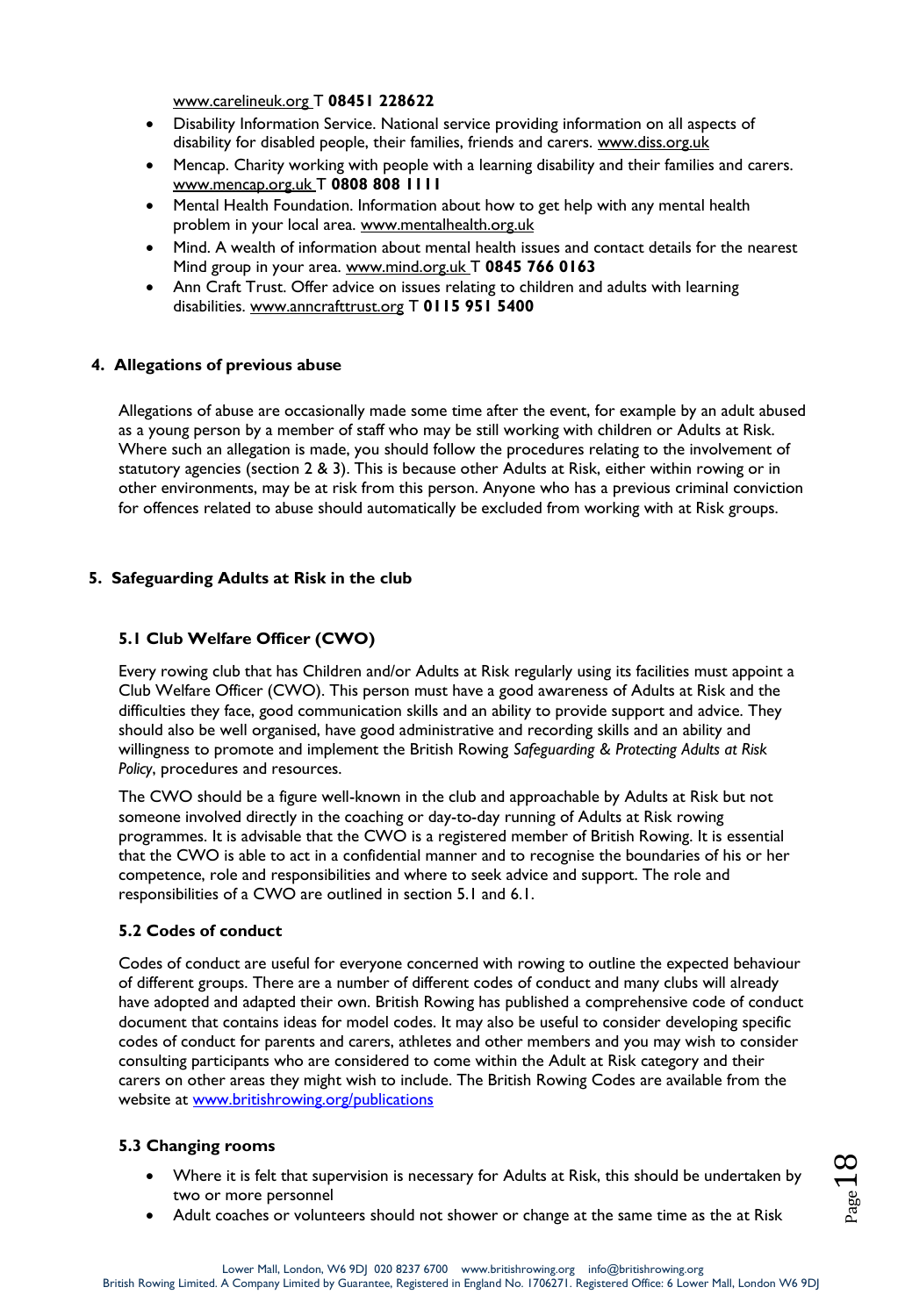individuals they have been working with

- No staff or volunteers, medical or otherwise should be present when Rowers of the opposite sex are showering or changing (for example a male coach working with a female crew)
- In mixed gender clubs separate changing facilities should be available. If an Adult at Risk is uncomfortable showering or changing in public, no pressure should be put on them to do so; they should be encouraged to change and shower at home
- Adults at Risk and, where appropriate, their Carers should be involved in deciding how best they can be assisted. Always ensure the Adult at Risk consents to the assistance that is offered
- No photographic equipment should be used in the changing room environment. This includes cameras, video cameras, camera phones etc.

## **5.4 Coaching Ratios**

Although there is Government guidance for people working with Adults at Risk such as that found in the *No Secrets* guidance, it is essential in rowing that a separate Risk Assessment is undertaken for each group of Adults at Risk and that this is reviewed for each training session. Participants who require care or support from other adults for whatever reason, even those qualified as coaches, should be supervised at all times.

In line with the national guidance the level of supervision should take account of:

- any disability and level of physical and mental ability of each individual
- the extent of dependency of the Adult at Risk on carers/parents
- the type of training session being undertaken: on land or water
- the individual's scope for developing independence
- the environment that the session is taking place in
- a specific risk assessment

If there is an accident or incident you should ensure there is always someone available to supervise the other Adults at Risk; coaches should ensure they never work in isolation.

## **5.5 Local** Multi-Agency Safeguarding Adults Committee

The British Rowing *Safeguarding & Protecting Adults at Risk Policy* and the guidance contained in this document and its appendices are consistent with the government's *Safeguarding Vulnerable Groups Act 2006*. However, clubs and regions should endeavour to make themselves aware of the local authority protection of Adults at Risk arrangements, policies and procedures as they relate to sports. The CWO should obtain the Local Authority lead officer's name and contact details.

## **5.6 Regulated Activity with adults**

The Freedom of Protections Act 2012 limits the scope of Regulated Activity with adults to areas that are unlikely to fall within the sports environment. See the Glossary for more details.

# **6. Designated persons with responsibility for safeguarding Adults at Risk in rowing**

## **6.1 The Club Welfare Officer**

## **6.1.1 Responsibilities**

The CWO needs to have awareness and understanding of the British Rowing *Safeguarding & Protecting Adults at Risk Policy* and procedure, and keep up to date with the appropriate training. The

 $P_{\text{age}}19$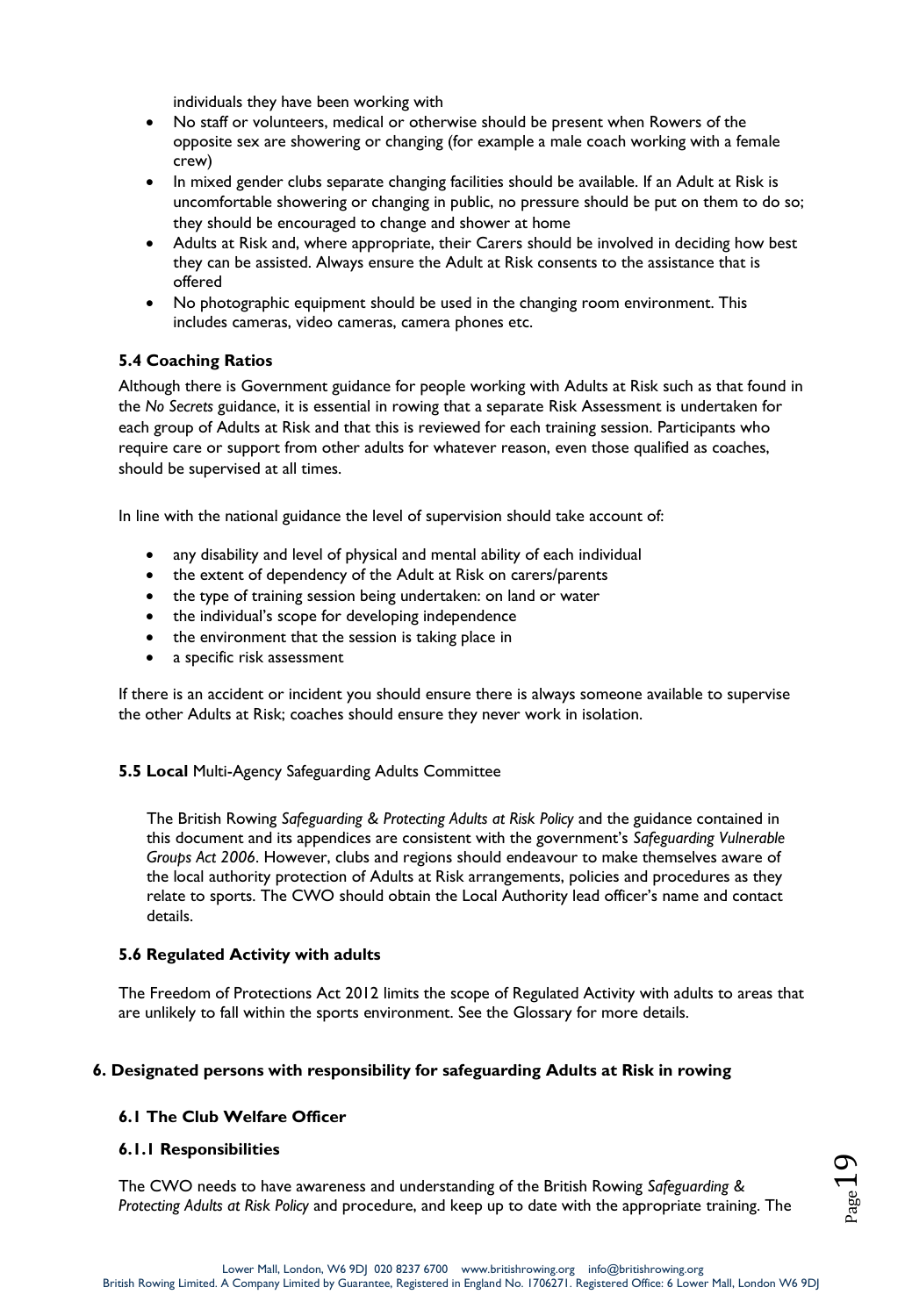CWO is responsible for acting as a source of advice on safeguarding Adults at Risk and issues relating to their protection. The CWO must also co-ordinate club responses and actions, in line with British Rowing policy and procedure, to referrals and expressions of concern about Adults at Risk. Ideally the post holder should be a member of their club's committee.

## **6.1.2 Role related to SPAaR policy**

- To provide information and advice on protection for Adults at Risk within the club. To ensure that the club adopts and follows the *British Rowing Safeguarding & Protecting Adults at Risk Policy* and procedures, understands its responsibilities under the SVG Act, and promotes awareness of these within the club.
- To be a confirmation signatory, verifying the identity of individuals completing DBS Disclosure application forms.
- To keep records of all those who have been vetted within the club and to ensure that DBS checks are updated on at least a three yearly basis.
- To receive information from club staff, volunteers, Adults at Risk, parents, carers or advocates who have protection concerns regarding Adults at Risk and record it.
- To assess the information promptly and carefully, clarifying or obtaining more information about the matter as appropriate.
- To report concerns where appropriate to the police in consultation with the individual or their carer.
- To report referrals or concerns to the British Rowing LSO as soon as possible in line with British Rowing procedures.
- To ensure that adequate information is available at the time of referral and that the referral is confirmed in writing, under confidential cover, where possible using the British Rowing Incident Report Form (WG 1.2).
- To advise club officers regarding the appropriate levels of protection required during the training of Adults at Risk from all individuals working with at Risk groups in the club.
- To promote an equal opportunities approach within the club, by maintaining antidiscriminatory practice standards, acknowledging that discrimination exists, actively addressing instances in line with British Rowing policy and procedure and encouraging club members receive training to raise awareness and improve understanding of discrimination.
- To advise the club of relevant training opportunities.

The CWO should undergo the vetting procedure outlined in section 7.

# **6.2 British Rowing Lead Safeguarding Officer (LSO)**

This should be someone with good knowledge and understanding of the issues that Adults at Risk face in the sporting environment and a focussed approach to addressing concerns, raising awareness and improving practice. The post holder must be able to communicate effectively to provide advice and support at all levels. They should have influencing skills and an ability to work with conflict and with emotionally distressing matters. Knowledge of relevant legislation, government guidance, the British Rowing *Safeguarding and Protecting Adults at Risk/Children Policies* and procedures is essential. The ability to confront poor and discriminatory practice and also to promote and demonstrate high standards of anti-discriminatory practice in relation to safeguarding and abuse is also essential.

## **6.2.1 Responsibilities**

The British Rowing LSO has overall responsibility for the development and establishment of the British Rowing's approach to safeguarding children and Adults at Risk.

## **6.2.2 Role related to SPVA Policy**

- To liaise with the specialists and investigators who may be brought in to help with Adult at Risk cases regarding individual cases, proposed policy and guidance.
- To convene and chair the Case Management Group as required. To convene and chair the Safeguarding Vulnerable Groups Panel meetings at least three times a year. To take a lead

 $\rm{O}$  $\rm{O}$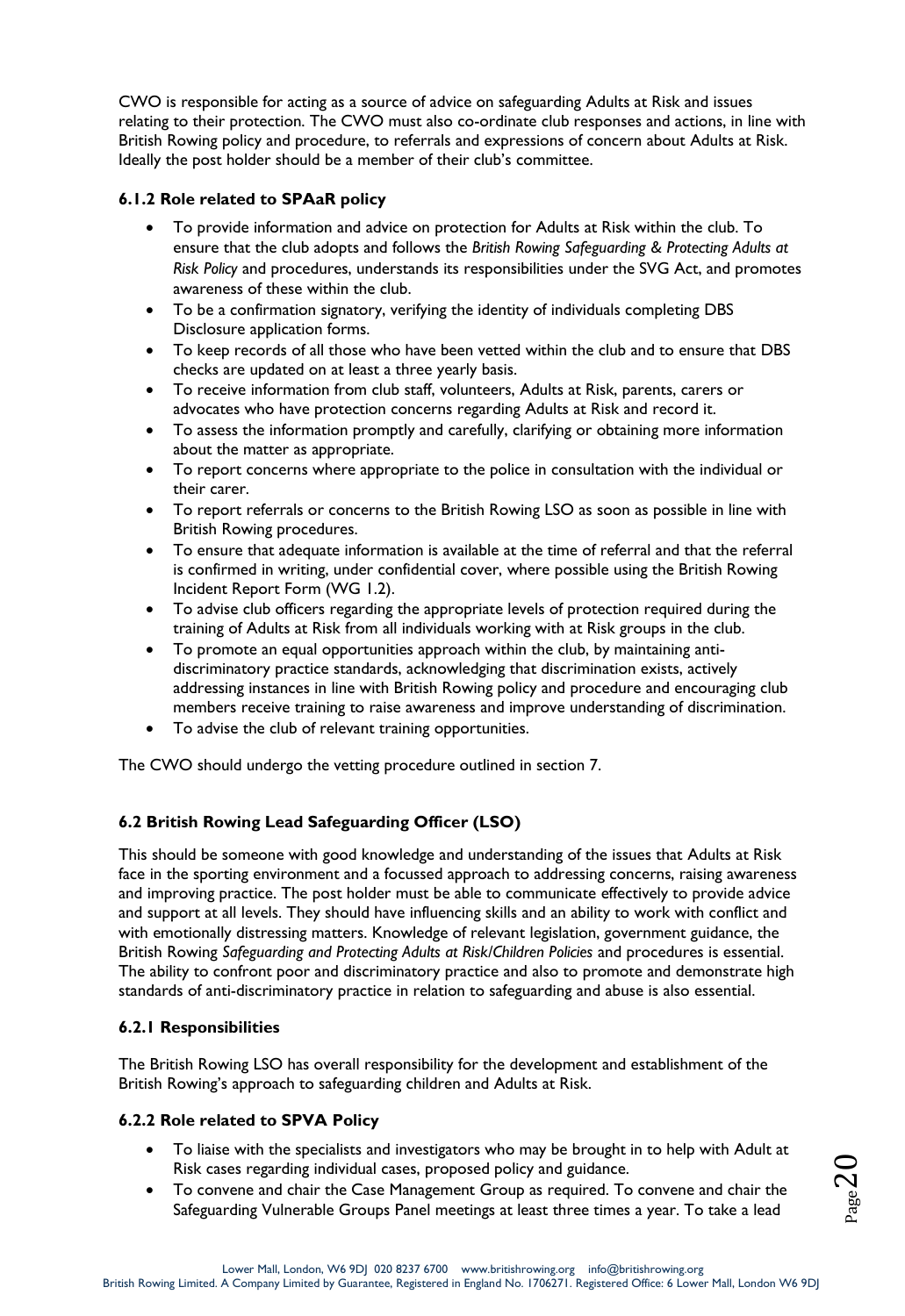role in maintaining and reviewing the British Rowing's *Safeguarding Adults at Risk Implementation Plan*.

- To coordinate the dissemination of this policy, procedures and related resources throughout British Rowing.
- To represent the British Rowing at external meetings related to the protection of children and Adults at Risk.
- To receive reports of referrals and investigations from the Case Manager or investigators on behalf of the Case Management Group and convene meetings of the Case Management Group.
- To keep up to date with own knowledge and skills.

The LSO should undergo the vetting procedure outlined in section 7.

## **6.3 Case Management Group**

This group must work within the policies and procedures of British Rowing to ensure that all decisions relating to safeguarding Children and Adults at Risk are reached following a fair, open and transparent process. The group comprises: the British Rowing LSO and at least two other suitably qualified, independent persons. It may call upon whatever professional input is required on an advisory capacity for each case.

## **6.3.1 Responsibilities**

- To recommend, where appropriate, that a person is referred to the DBS where they may be a threat to vulnerable individuals such as Children or Adults at Risk
- To recommend to the Officers of British Rowing, where appropriate, that a person is temporarily suspended or banned from some or all activities related to rowing
- To monitor and review progress on all cases and to identify any trends emerging which require a review or revision of existing policies and procedures

## **6.3.2 Role in relation to the SPVA policy**

- To make decisions on the initial approach to all reported cases related to the welfare and protection of Adults at Risk. That is, to decide on the 'route' a case will take, either internally or via external referral to statutory agencies, but may also include making decisions in relation to concerns arising from information gathered in the recruitment process.
- To make initial decisions as to the 'internal' level each case shall be dealt with. For example minor poor practice cases may be referred back to the club complaints or disciplinary process
- To advise others within British Rowing about actions they may need to take, such as initiating disciplinary procedures.
- To confirm all final decisions relating to Safeguarding Referrals or DBS Disclosures. Each closure document must be signed by at least two of the CMG members, showing clearly the identified actions and considerations taken.

The members of the CMG should undergo the vetting procedure outlined in section 7.

## **7. Recruiting and Selecting People to work with Adults at Risk**

Anyone may have the potential to abuse Adults at Risk in some way and it is important that all reasonable steps are taken to prevent unsuitable people from working with them. This applies to anyone whether voluntary or paid who is going to have **Significant Access** to Adults at Risk.

The responsibility for having safe recruitment processes in place rests with the organisation providing the activity, i.e. the local organisation, event or club. These procedures apply equally to paid or unpaid persons within your club or event who are working on programmes, courses or events specifically aimed at Adults at Risk, or regularly with groups of Adults at Risk.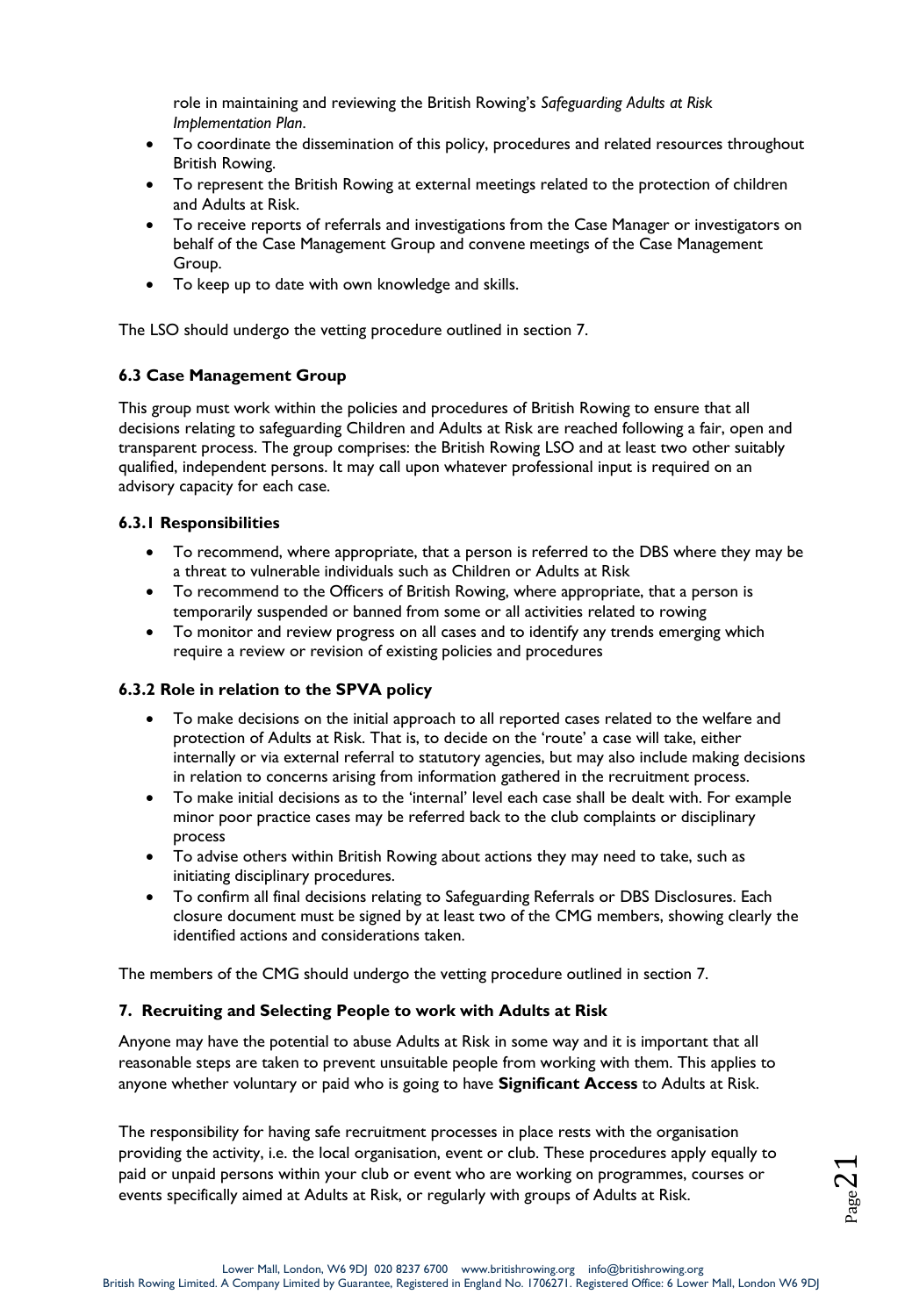New volunteers and paid staff working in a role that entails Significant Access to Adults at Risk, or where they have a Position of Trust, or existing volunteers or staff who change their role to work with these vulnerable groups, are required to complete the following vetting process:

- Complete an application form. This will help access the applicant's suitability to work in the role, based on their skills and competencies as well as eliciting information about an applicant's past
- Complete a self-disclosure about any matter that might influence their suitability to work with Adults at Risk
- Provide two appropriate referees (WG 2.4 is provided for this purpose)
- Provide evidence of their identity (such as a driving licence with photo or passport)
- Complete a Criminal Records Check at the Enhanced Level for the specific role

In addition if the person is to be working in Regulated Activity with Adults (see Glossary) they must complete a Barred Lists Check. Please note that it is a criminal offence to employ someone in paid or unpaid role in Regulated Activity if they are on the Barred List. It is also a criminal offence for a person who is on the Barred List to apply for a role in Regulated Activity.

The CWO must maintain records of any references including written records of verbal references.

The procedure for obtaining a DBS Enhanced Disclosure is contained in WG2.2, and advice on completing the form can be found in WG2.3.

*Note:* Completing the above process does not guarantee that the individual is safe to work with Adults at Risk. British Rowing will use information from the DBS as part of an overall recruitment and selection process to assess any potential risk. The club will also need to assess for itself the individual's suitability by taking up references, interviewing and supervision.

Completing a DBS Disclosure application is a particularly confidential and sensitive matter for some people and care should be taken to explain how any information contained on the Certificate will be treated. This is explained fully in the Recruitment of Ex-Offenders Policy (WG 2.1). British Rowing 's policy on the secure storage, handling, use, retention and disposal of Disclosures and Disclosure Information (WG2.8) is available on the British Rowing website.

Detailed notes for CWOs relating to this process are contained in WG 2.11

Any disclosures will be dealt with confidentially following the guidance set out in *Information Sharing: Guidance for Practitioners and Managers*, HM Government 2008.

Criminal Record and, where relevant, Barred List Checks must be renewed every three years if a person remains in post or more regularly if, for example, there is a concern raised, if the person changes their role or if the person has been absent from the club for a significant period

## **7.2 Who should have a Criminal Records Check?**

Every rowing club that has Adults at Risk regularly using its facilities must ensure that the following roles are properly vetted:

- Club Welfare Officer (CWO)
- coaches who regularly coach Adults at Risk
- trailer drivers or volunteers who regularly spend time away with Adults at Risk at regattas or training camps

In line with the definition of Regulated Activity in the Glossary anyone transporting those considered 'Vulnerable Adults' under the 'No Secrets' definition must be checked against the Barred List.

If in doubt phone British Rowing for advice.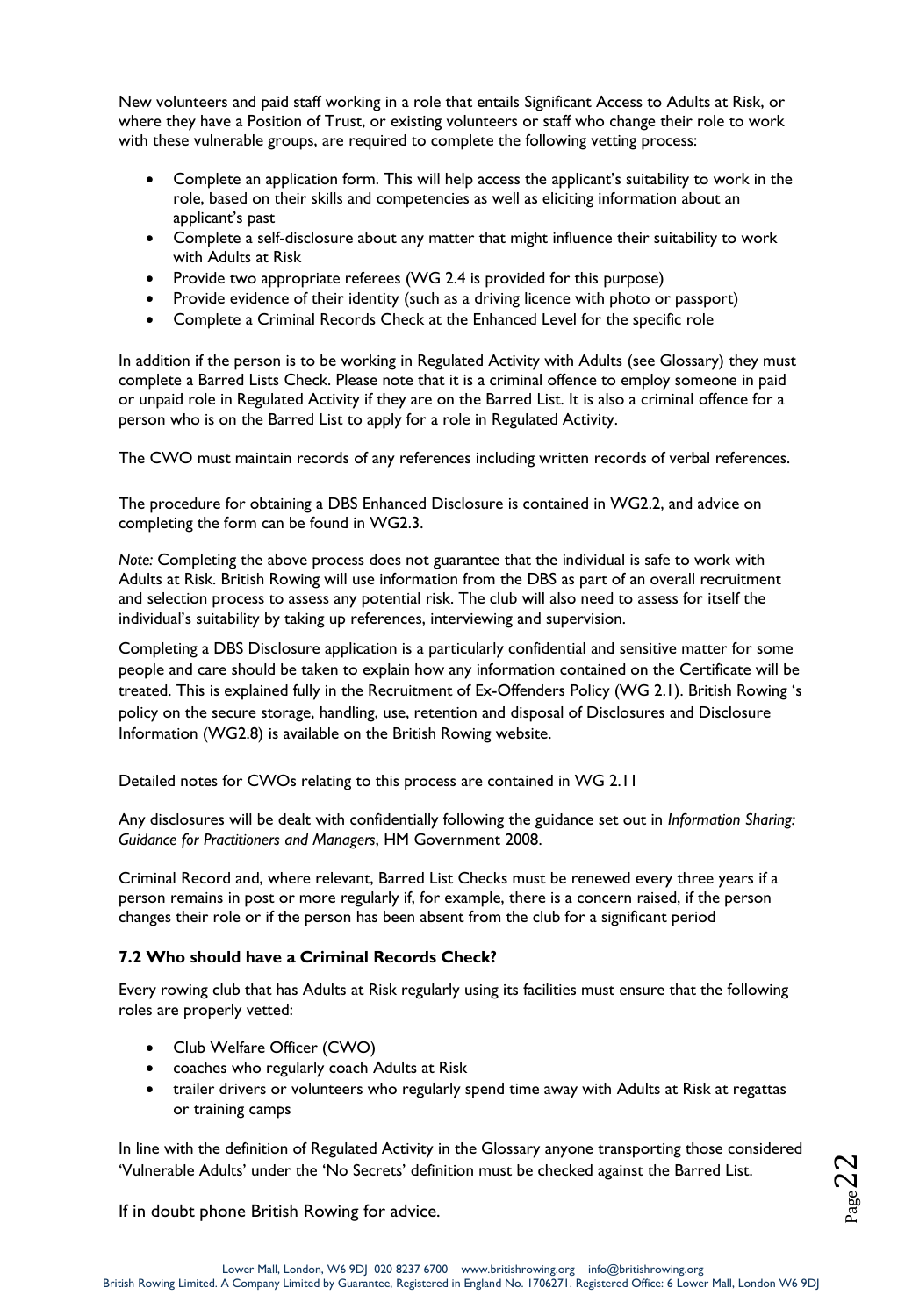## **8. Awareness and training**

## **8.1 Training for staff and volunteers**

Training should be provided for staff and volunteers on the policy, procedures and professional practices that are in place and commensurate with their responsibilities in the Adult at Risk protection process. Training should take place at all levels of British Rowing to ensure that procedures are carried out consistently, it should also be considered as a continuing responsibility. This should include:

- awareness training in the abuses that can take place and the duty to report
- specialist training for investigators and managers
- issues relating to staff safety within a Health and Safety framework

To create an enjoyable and safe environment for all Adults at Risk , everyone involved in rowing must be aware of what good practice is and how to deal with poor practice and abuse. Formal training will help people to work safely and effectively with Adults at Risk by:

- comparing their own practice against what is regarded as good practice and identifying ways to improve
- ensuring that they are not placing themselves at risk from allegations
- recognising their responsibilities and reporting any concerns about suspected poor practice or abuse
- understanding the recruitment and selection procedures described (Section 7)

The CWO should maintain a written record of training and relevant qualifications of those working with Adults at Risk within the club.

#### **8.2 Recommended levels of awareness and training**

Within the club environment everyone has a responsibility to be aware of the *Safeguarding & Protecting Adults at Risk Policy*, understand what is good and poor practice and know what to do if they have a concern. All members should have access to the policy document at the club or be made aware that it can be accessed through the British Rowing website.

## **8.3 Training**

Coaches and volunteers may undertake the generic sports coach UK courses such as *Equity in your coaching* and *Creating a safe coaching environment*. Information is available on the Sportscoach UK website [www.sportscoachuk.org](http://www.sportscoachuk.org/) 

A number of local authorities also run basic awareness level safeguarding courses although these will not be specific to rowing and may not be specific to sport.

British Rowing will promote all Safeguarding & Protecting Adults at Risk training via regional newsletters and the British Rowing website *www.britishrowing.org* 

*See table below.*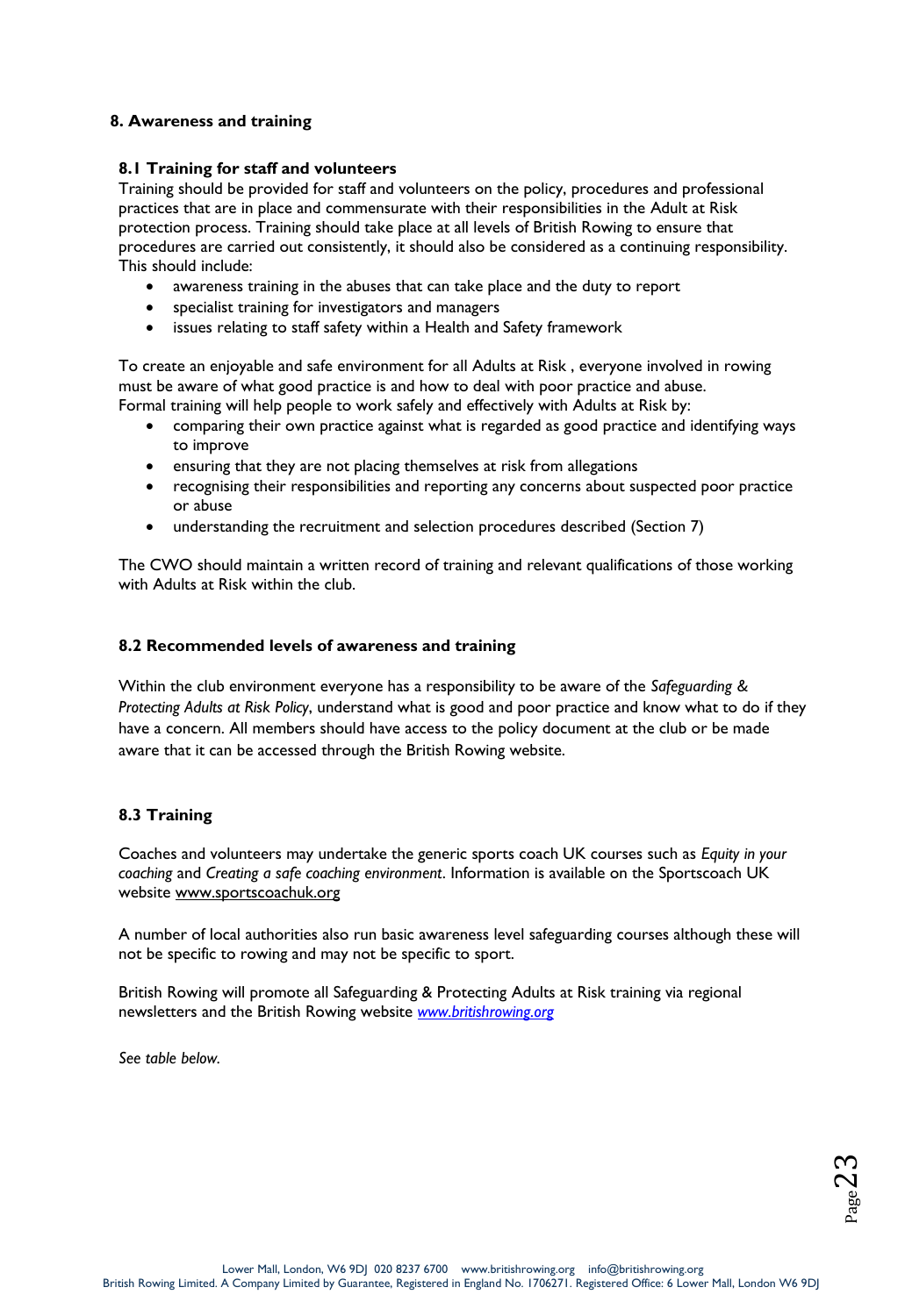| <b>Role</b>                                                  | Have read BR<br><b>Adults at Risk</b><br><b>Policy</b> | <b>Basic Awareness</b><br><b>Module</b> | Sportscoach<br><b>UK Adults at</b><br><b>Risk</b><br>workshop or<br>equivalent |
|--------------------------------------------------------------|--------------------------------------------------------|-----------------------------------------|--------------------------------------------------------------------------------|
| Membership Secretary                                         | $\checkmark$                                           |                                         |                                                                                |
| Club Welfare Officer (CWO)                                   | $\checkmark$                                           | $\checkmark$                            | $\checkmark$                                                                   |
| Coaches of Adults at Risk                                    | $\checkmark$                                           | $\checkmark$                            | $\checkmark$                                                                   |
| Co-ordinator or manager of Adults at<br>Risk or coaches      | $\checkmark$                                           | $\checkmark$                            | $\checkmark$                                                                   |
| Trailer drivers who may travel with<br><b>Adults at Risk</b> | $\checkmark$                                           |                                         |                                                                                |
| Club residents                                               | $\checkmark$                                           |                                         |                                                                                |
| Club officers / committee members                            | $\checkmark$                                           | $\checkmark$                            |                                                                                |
| Volunteer / Parent / Carer / Helper                          | $\checkmark$                                           |                                         |                                                                                |
| Bar staff                                                    | $\checkmark$                                           |                                         |                                                                                |
| Competition organiser                                        | $\checkmark$                                           | $\checkmark$                            |                                                                                |
| Umpire / race official                                       | $\checkmark$                                           |                                         |                                                                                |
| Club employee / steward                                      | $\checkmark$                                           |                                         |                                                                                |

## **9. Complaints & disciplinary procedures**

British Rowing has its own Complaints and Disciplinary Procedure (WG 1.7) for dealing with breaches of the *Safeguarding & Protecting Adults at Risk Policy* and procedures.

If a case is being investigated by a statutory agency, British Rowing may suspend the individual concerned whilst this investigation is taking place. This is a neutral act and is not intended to prejudge the outcome of the investigation, but simply to remove the individual from contact with Adults at Risk until the investigation is concluded. Once the statutory agency's investigation is completed, and irrespective of its findings, British Rowing will assess the case following its disciplinary procedures.

If the abuse is alleged to have been committed in the course of a person's employment, he or she will be subject to whatever disciplinary procedures and sanctions are stated in their employment contract. British Rowing may decide to await the outcome of such procedures before starting its own investigation.

In accordance with British Rowing's Rules, British Rowing may impose disciplinary sanctions against clubs who fail to adopt and implement the *Safeguarding & Protecting Adults at Risk Policy* and procedures, particularly if such failures are serious or persistent. If concerns remain once a matter has been handled by the club these should be referred to the LSO who will ask the senior officers of British Rowing to decide how to deal with this and whether or not to initiate disciplinary proceedings.

Every effort will be made to maintain confidentiality for all concerned, and consideration will be given to what support may be appropriate to Adults at Risk, carers, parents, members of staff and volunteers.

It is not always possible to determine exact timescales for when cases will be resolved, however British Rowing will always try to ensure that all parties know what procedure will be followed and